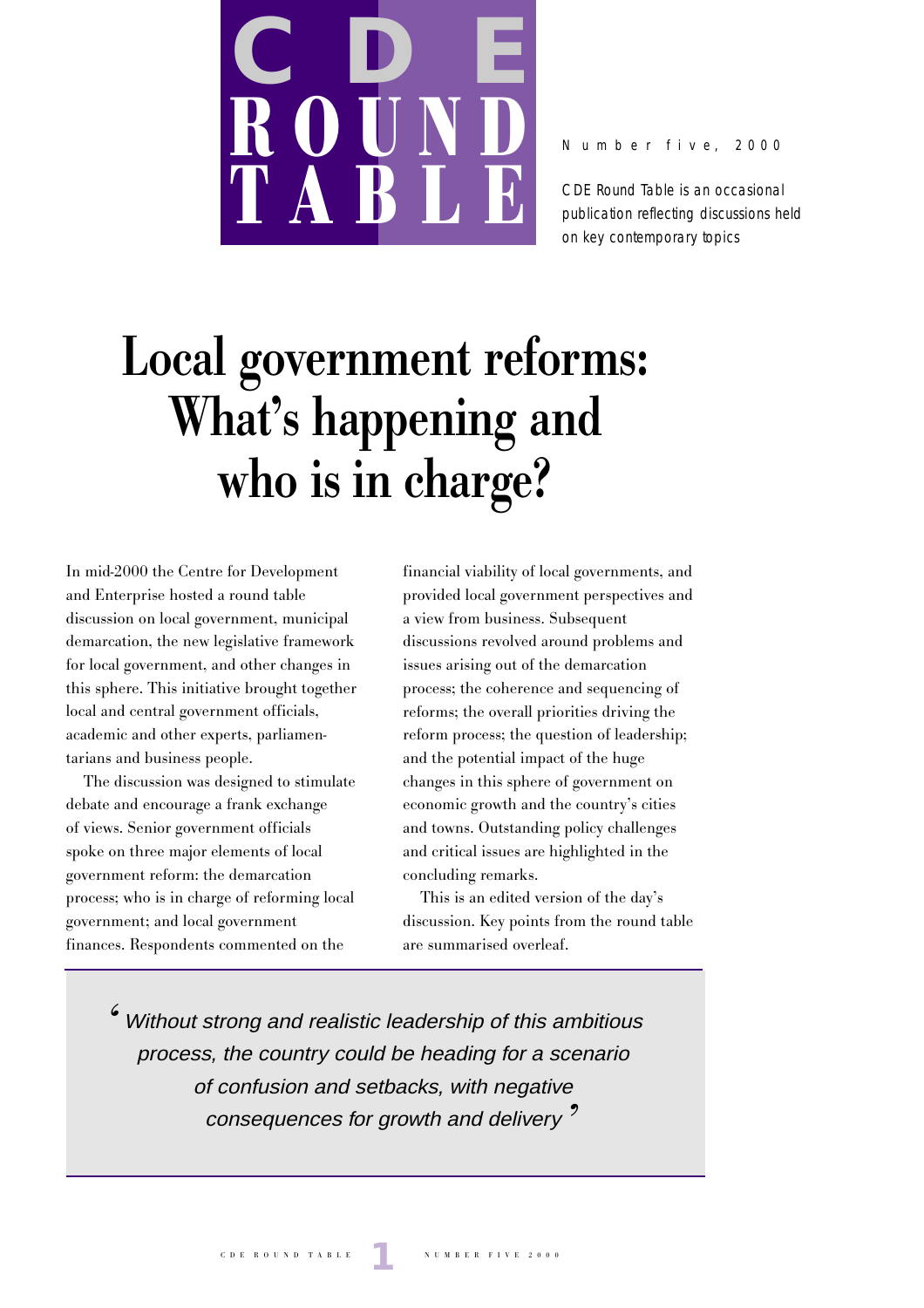**Summary of key points made by participants**

# **Local government transformation**

• Local government transformation is an attempt to restructure South Africa's socio-economic landscape, ensuring that the development potential of the whole country is realised. Local government elections are only one dimension of this ambitious programme of transformation. The country will have an entirely new municipal system with new municipal structures and boundaries, enhanced responsibilities for some of these structures, and significant changes in the allocation of powers and functions to different types of municipalities.

• However, despite government planners' efforts , there are signs that they have failed to resolve fundamental growth and development issues confronting the entire country, but particularly its towns and cities.

#### **The demarcation process**

• The number of councils has been reduced from 843 to 284. Many boundary anomalies that have survived a decade of local government reforms have been eliminated.

• The process has raised some new issues and problems that will have to be addressed: – Cross-boundary municipalities. The Municipal Demarcation Board (MDB) has recommended the formation of 17 local municipalities that will cross provincial boundaries. By not tackling the question of redrawing provincial boundaries, severe governance issues may arise in these municipalities. Obtaining private sector investment under such conditions will be difficult.

– Traditional leaders. The MDB was not given clear policy guidelines on the participation of traditional leaders. As a result, important issues remain, including these leader's representation on district councils, and the distribution of powers and functions

### **Participants in the round table**

- **Elroy Africa**, director, municipal planning & policy development, Department of Provincial and Local Government
- **Ann Bernstein**, executive director, CDE
- **Mohammed Bhabha**, chair, local government & administration committee, National Council of Provinces
- **Bossie Boswel**, city engineer, Brits Transitional Local Council
- **Div Botha**, executive manager: operations, **DBSA**
- **Yunus Carim**, chair, provincial & local government portfolio committee, Parliament
- **Cas Coovadia**, general manager, transformation committee, The Banking Council of South Africa
- **Dr Tim Clynick**, senior manager, CDE
- **Katherine Cox**, planner, Central Johannesburg Partnership
- **Marius de Jager**, chief executive officer, Johannesburg Chamber of Commerce and Industry
- **Issy Dinat**, chief executive officer, Krugersdorp Local Council
- **Mare-Lise Fourie**, treasurer of Pretoria City Council
- **Dana Gampel**, political and labour analyst, ESKOM
- **Rob Haswell**, chief executive officer, Pietermaritzburg/ Msunduzi Transitional Local Council
- **Chris Heymans**, associate, Macintosh Xaba and **Associates**
- **Richard Humphries**, programme manager, democracy & governance group, Human Sciences Research Council
- **Roland Hunter**, chief financial officer, Greater Johannesburg Metropolitan Council
- **Prof Douglas Irvine**, senior associate, CDE
- **Milly Joseph**, secretary, provincial & local government portfolio committee, Parliament

Views expressed by the participants are not necessarily those of CDE.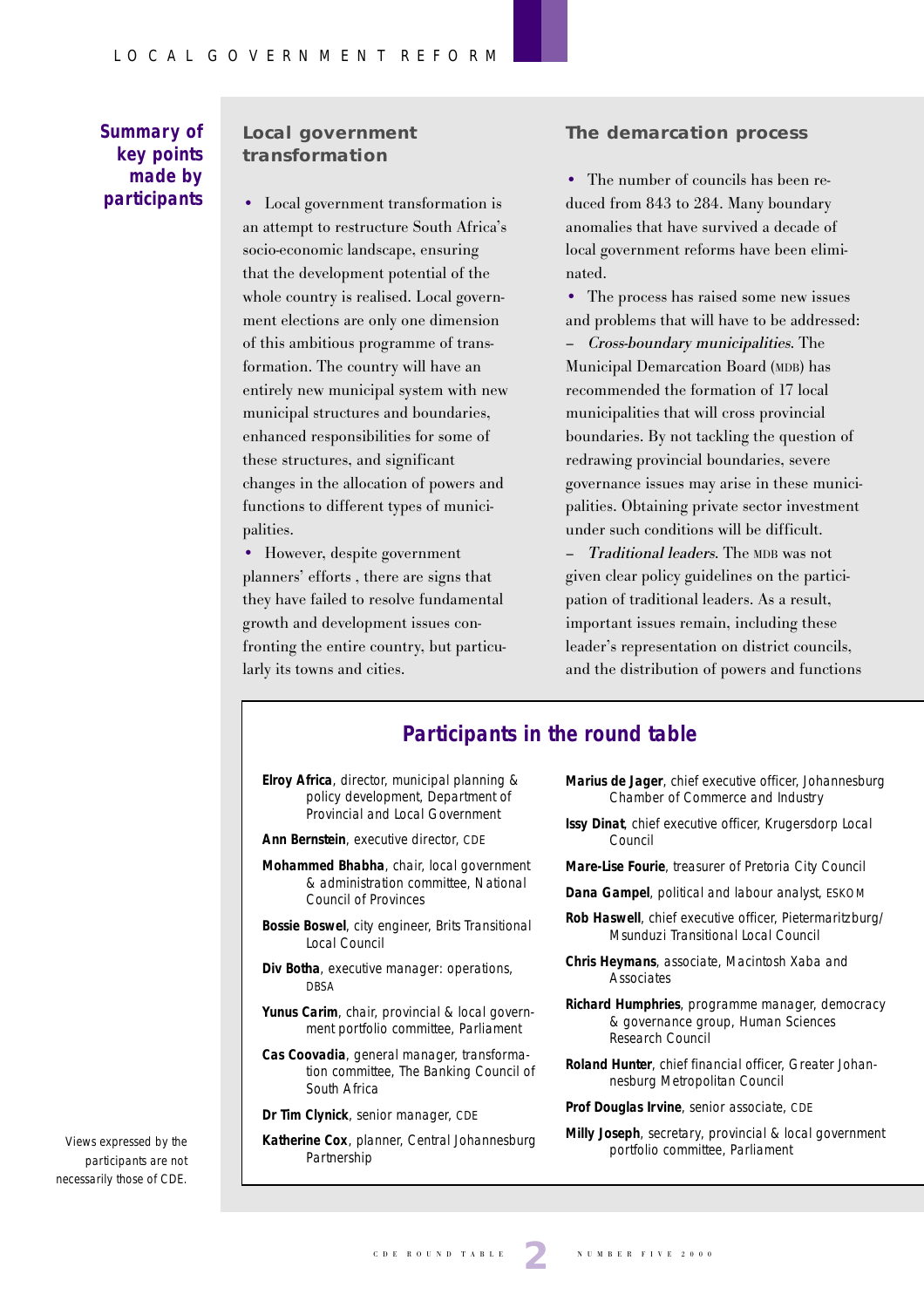between the new local government structures and traditional leaders.

The viability of new municipalities. The MDB has not been able to make every new municipality 'immediately viable'. Many will therefore continue to struggle to make themselves sustainable while having to provide services to significantly larger populations.

– Redistribution. The MDB has argued that urban municipalities have 'profits' to 'plough back' into underserviced rural municipalities. This assumption underpins the feasibility of the model of redistribution the MDB has applied to demarcation. Many participants questioned this assumption, and argued for further discussion before the demarcations were finalised.

– District councils. District councils will have executive and legislative authority over local municipalities in their areas. Besides large and small towns, South Africa's secondary cities will also fall

under their jurisdiction. The district councils will disburse the revenues and rates collected in their areas, and there are concerns that this will impact negatively on services and the economic growth prospects of urban municipalities. In particular, the future of South Africa's secondary cities seems uncertain.

# **Who is in charge of local government reforms?**

• The ambitious programme of legislative reforms introduced by the Department of Provincial and Local Government (DPLG) improves the present system in many respects. However, shortcomings in terms of strategy, timing and management include:

The timing of reform. The demarcation process has been conducted simultaneously with continuing financial and administrative reforms, thereby undermining current efforts to stabilise the municipal system.

- **Roy Kerr**, manager, Project Viability, Argil Ltd
- **Bill Lacey**, chief economist, South African Chamber of Business
- **Lincoln Mali**, general manager, The Banking Council of South Africa
- **Geoffrey Matjiu**, social investment manager, SAPPI South Africa Ltd
- **Prof Jeff McCarthy**, research professor, Graduate School of Business, University of Durban-Westville
- **Tim Middleton**, director, Intaprop
- **Ismail Momoniat**, chief director: intergovernmental relations, National Treasury
- **Dr Pierre Morgenrood**, senior manager: public sector strategic positioning, ABSA
- **Mike Muller**, director-general, Department of Water Affairs & Forestry
- **Oosie Oosthuizen**, acting chief executive officer, Pretoria City Council
- **Dr Udesh Pillay**, director: delimitation, Independent Electoral Commission
- **Robin Plumbridge**, board member, CDE
- **Clr Francis Ratlaga**, deputy mayor, Brits TLC
- **Glen Robbins**, acting director, Economic Development, Durban Metropolitan Council
- **Prof Charles Simkins**, head, department of economics, University of the **Witwatersrand**
- **Dr Michael Sutcliffe**, chair, Municipal Demarcation Board
- **Peter Vaz**, international research manager, Department of Provincial and Local **Government**
- **Herdi Vermeulen**, director: local government finance, Western Cape provincial government
- **Prof Madoda Zibi**, national treasurer, CONTRALESA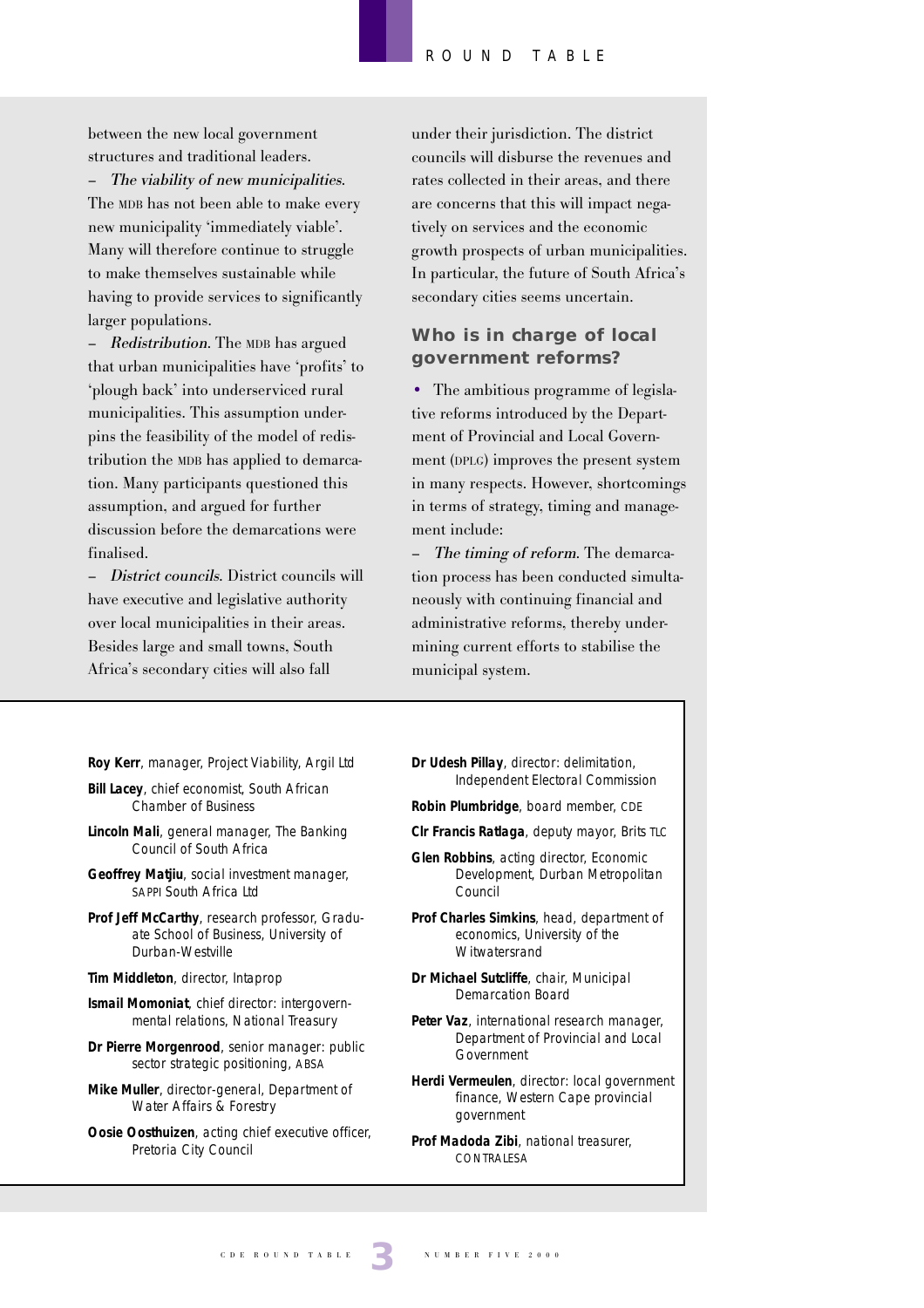– Leadership of reform. This is the most ambitious programme of local government reform ever attempted in South Africa. According to key participants, the DPLG has failed to take a firm lead and make it clear that it is the department in charge of the process.

– Framework for reform. There is no common strategic framework for implementing local government reforms or for dealing with problems arising out of the process. As a result, government departments have become embroiled in 'turf battles' with one another. The roles of the different spheres of government are also unclear, while major players do not know what they must do or what their roles and responsibilities are.

– Champion of reform. There is no champion of local government reform, and few opportunities for local government officials and councillors and private sector and community representatives to get together and talk about common problems and issues.

– Timetable and clear outcomes. The DPLG is not providing enough practical assistance to local government. It is failing to make proposals and set time frames within which solutions must be found to critical problems.

– Local democracy. Critical to the success of reforms is how representative and democratic the system of local government will be. Participants questioned whether the demarcation process respected and reflected the diversity of local views, particularly when combining middle-class areas with others in establishing new municipalities. Effective and participatory local government depends on the participation of all local citizens in a credible system of local representation. – Accommodation of diversity. The framework is in danger of applying a 'onesize-fits-all' solution to all municipalities.

In reality many can only afford a certain level of services, as well as remuneration of municipal officials. Vast differences in municipal capacity and prospects require very different approaches to governance, regulation, and other systems of support.

#### **Local government finances**

• Local government finances are in a parlous state. Participants noted the absence of business principles in running many local councils, which impact negatively on their ability to provide and fund services, stimulate local economic development, and attract new investments.

• There are outstanding questions that have been well documented and forcefully argued in many existing reports, including: Governance issues. Clarity is apparently still lacking within municipalities over what councillors and officials can and cannot do. This makes some totally ineffective.

– Oversight and monitoring. Both national and provincial governments are failing to monitor local government finances. All the role players need to agree on common financial performance indicators that will enable municipal budgets to be effectively monitored.

– Budgets. Municipal budgets are not credible, for a number of reasons: they use one-year, line-item budgets that do not provide management or analytical information; budgeted items are not financially monitored throughout the year; and the budget process is not transparent and consultative. The result is a technically driven, 'bean-counting' process that works against managerial accountability and good financial management.

– Creditworthiness. Poor financial monitoring and financial reporting, and the absence of credible budgets based on actual spending outcomes, means that the private sector does not lend to the vast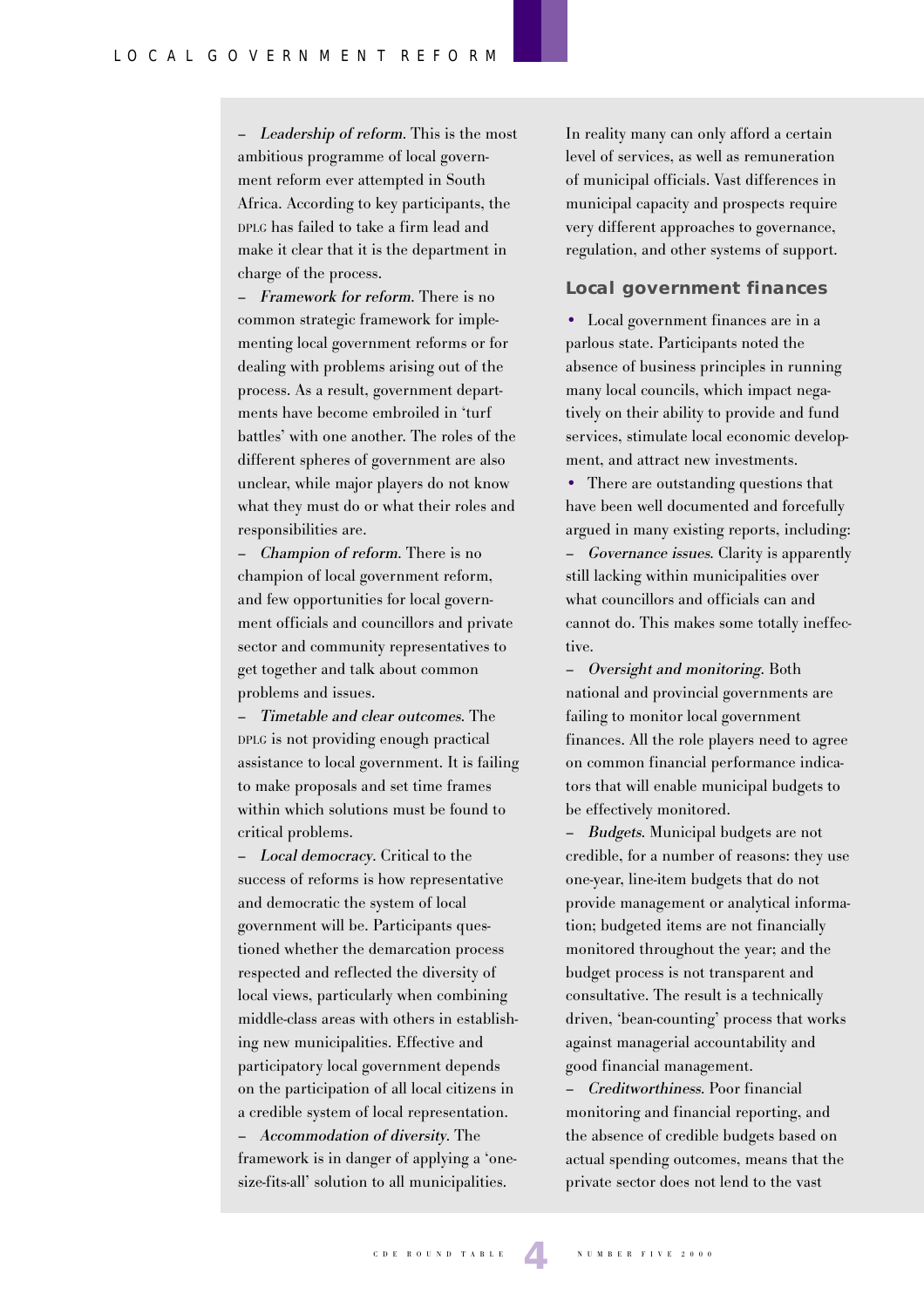majority of municipalities. This pattern will not change until there is more confidence in local government as a profitable and stable sphere of investment.

– Balance sheets. Some municipalities borrow in the short term from capital markets, when funding ought to be over a much longer period, creating higher debt servicing costs. Increased demand for the delivery of basic services places further pressure on income streams.

– Credit controls and disposal of noncore assets. Councillors often fail to support the introduction of improved controls, debt collection, and the sale of non-core assets.

• The demarcation process has created potential new financial challenges for municipalities which may compromise their viability. Issues include:

– the excision of rates-rich suburbs from some of South Africa's largest urban centres, particularly secondary cities; – the fiscal powers of district councils in

relation to their local municipalities; – the effects of new legislation, such as the Property Rates Bill, on revenues; the cost implications for municipalities of transferring responsibility for basic services to district councils; and – municipal cross-boundary arrange-

#### **Concluding remarks**

ments, particularly affecting metros.

The discussion raised a number of issues: • Will municipalities across provincial borders meet preconditions essential for growth and delivery? Will the inevitably complicated institutional arrangements attract or deter investors? Why has the MDB avoided the issue of redrawing provincial boundaries?

• Will the new system make it possible for local residents to choose what they want from local government, and the level of services they can afford, when key

regulatory and policy decisions (such as determining salaries) are taken by national and provincial government?

• Will central government encourage and then support the hard decisions that need to be taken if we are to build competitive and viable cities and towns for example, on privatisation, affordable service delivery, and retrenchments?

• Given the evidence presented by senior officials, the MDB's approach to redistribution needs to be urgently discussed. What are the facts? Is there money available from urban municipalities to 'top up' rural municipalities – an assumption of the demarcation recommendations? The critical policy question is how opportunities and services can be expanded in a sustainable manner, without undermining institutions that can deliver in the process.

• Economic development in South Africa requires far greater attention to the fundamentals of growth, and how to provide the infrastructure needed for companies to survive and compete. If we do not face up to these realities we will struggle to maintain the jobs we have, never mind create new opportunities.

• Can local government be successfully transformed without someone being in charge of co-ordinating, integrating and leading the process? The president and the cabinet need to ensure that strong leadership is provided from now on, to guide and monitor a complex process. Challenges and setbacks must be anticipated where possible and resolved speedily.

• The period after the local government elections will require intensive, highly focused work to ensure that the country emerges from this transformation with a better system of local government. At this stage, this is not guaranteed.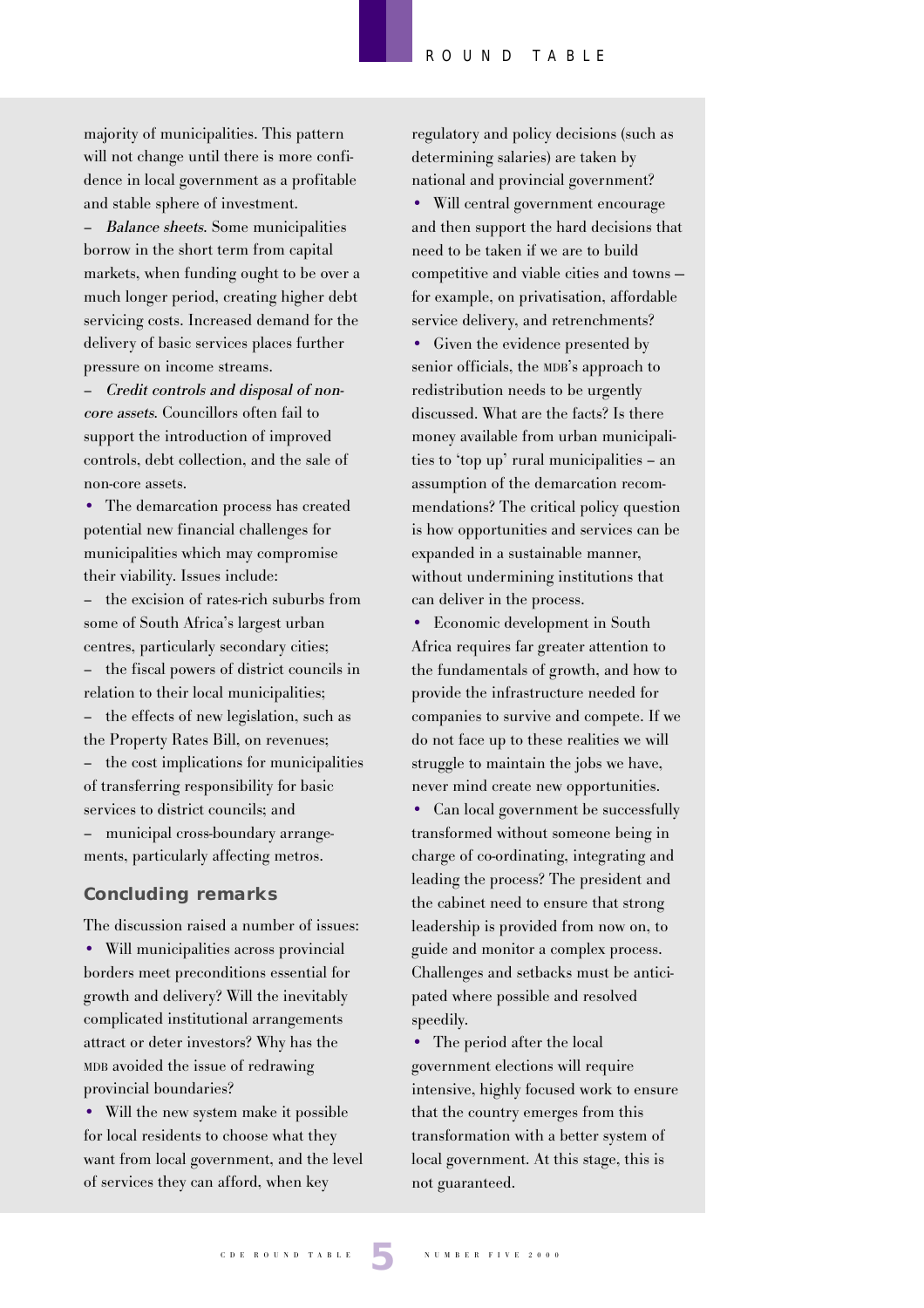The test of all these reforms will be whether our 'cities and towns will actually deliver for all the people who live in them. That is the criterion against which we – as citizens, lawmakers or officials – have to assess whether we are making progress or not <sup>?</sup>

| Acronyms and abbreviations |  |                                                        |  |  |  |  |  |
|----------------------------|--|--------------------------------------------------------|--|--|--|--|--|
| $CDE$ :                    |  | Centre for Development and Enterprise                  |  |  |  |  |  |
|                            |  | CODESA : Convention for a Democratic South Africa      |  |  |  |  |  |
| CONTRALESA :               |  | Congress of Traditional Leaders of South Africa        |  |  |  |  |  |
| NT:                        |  | National Treasury (formerly the Department of Finance) |  |  |  |  |  |
|                            |  | DBSA : Development Bank of Southern Africa             |  |  |  |  |  |
|                            |  | DPLG : Department of Provincial and Local Government   |  |  |  |  |  |
| DWAF :                     |  | Department of Water Affairs and Forestry               |  |  |  |  |  |
| ESKOM :                    |  | <b>Electricity Supply Commission</b>                   |  |  |  |  |  |
|                            |  | GJMC : Greater Johannesburg Metropolitan Council       |  |  |  |  |  |
|                            |  | KZN : KwaZulu-Natal                                    |  |  |  |  |  |
|                            |  | MFC : Member of the Provincial Executive Council       |  |  |  |  |  |
| MDB :                      |  | <b>Municipal Demarcation Board</b>                     |  |  |  |  |  |
|                            |  | SALGA : South African Local Government Association     |  |  |  |  |  |
|                            |  | TLC : Transitional Local Council                       |  |  |  |  |  |
|                            |  |                                                        |  |  |  |  |  |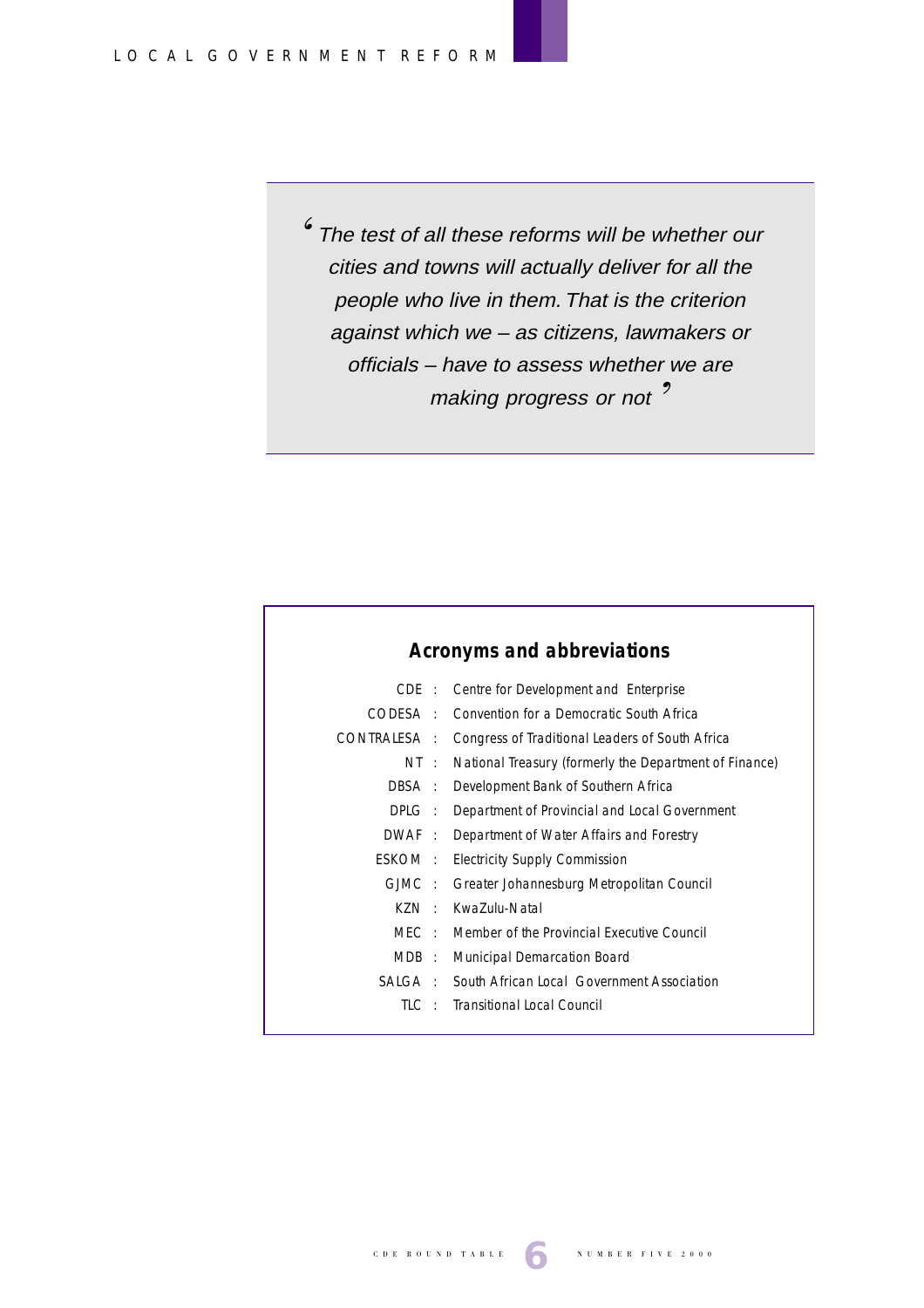# **Introduction**

Introducing the day's discussion, **Ann Bernstein**, the CDE's executive director, said:

The face of local government in South Africa is set to change significantly. The department of provincial and local government (DPLG) has set in motion a comprehensive and complex programme of restructuring, starting with an ambitious white paper<sup>1</sup> followed by the tabling of numerous pieces of legislation. The Municipal Demarcation Board (MDB) has redrawn the boundaries of almost every local government in the country, and this will have a significant impact on how local government functions. The management of South Africa's cities, where the country's economic drivers are overwhelmingly located, will also change fundamentally. These, among other factors, have contributed to the CDE's decision to hold this round table, to give senior government officials a chance to explain what they are trying to achieve, and parliamentarians, municipal officials, business leaders and other stakeholders in local government a chance to respond and raise critical issues.

# **The demarcation process**

**Michael Sutcliffe**, chair of the MDB, welcomed the round table as an opportunity to discuss demarcation and describe the many challenges that had emerged in the process:

The MDB has demarcated six metropolitan areas (category A municipalities), two of which will cross provincial boundaries. There will also be 231 local (category B) municipalities, and 47 district (category C) municipalities, hereafter referred to as district councils. Some 17 of these are cross-boundary municipalities, ie municipalities stretching across provincial boundaries. The district municipalities include 26 district management areas.

Cross-boundary municipalities are a major issue. They create complex service delivery issues that cannot be resolved without detailed agreements between the provinces involved. Without such agreements, they will not be developed in an integrated manner. Fortunately, most provincial premiers have agreed to co-operate on local government matters across provincial boundaries rather

than delegating their own provincial functions to other provinces. KwaZulu-Natal is an exception. As a result, the MDB has withdrawn its recommendation for a cross-boundary district municipality in the Kokstad/Underberg/Mount Fletcher area between KZN and the Eastern Cape, recommending instead that it be replaced by two separate district councils – one in each province.

Restructuring capacity within the municipal system in favour of district councils without destroying capacity in the country's cities and towns is a key challenge. Even after assessing the administrative and financial capacity of every municipality, the MDB was unable to make every new municipal structure – particularly the district councils – immediately viable. These municipalities should be able to draw on the existing capacity of other viable municipalities in the region, and quite a lot of that resides in South Africa's cities. The government faces a key procedural challenge in

<sup>&</sup>lt;sup>1</sup> See CDE, Response to the white paper on local government, June 1998.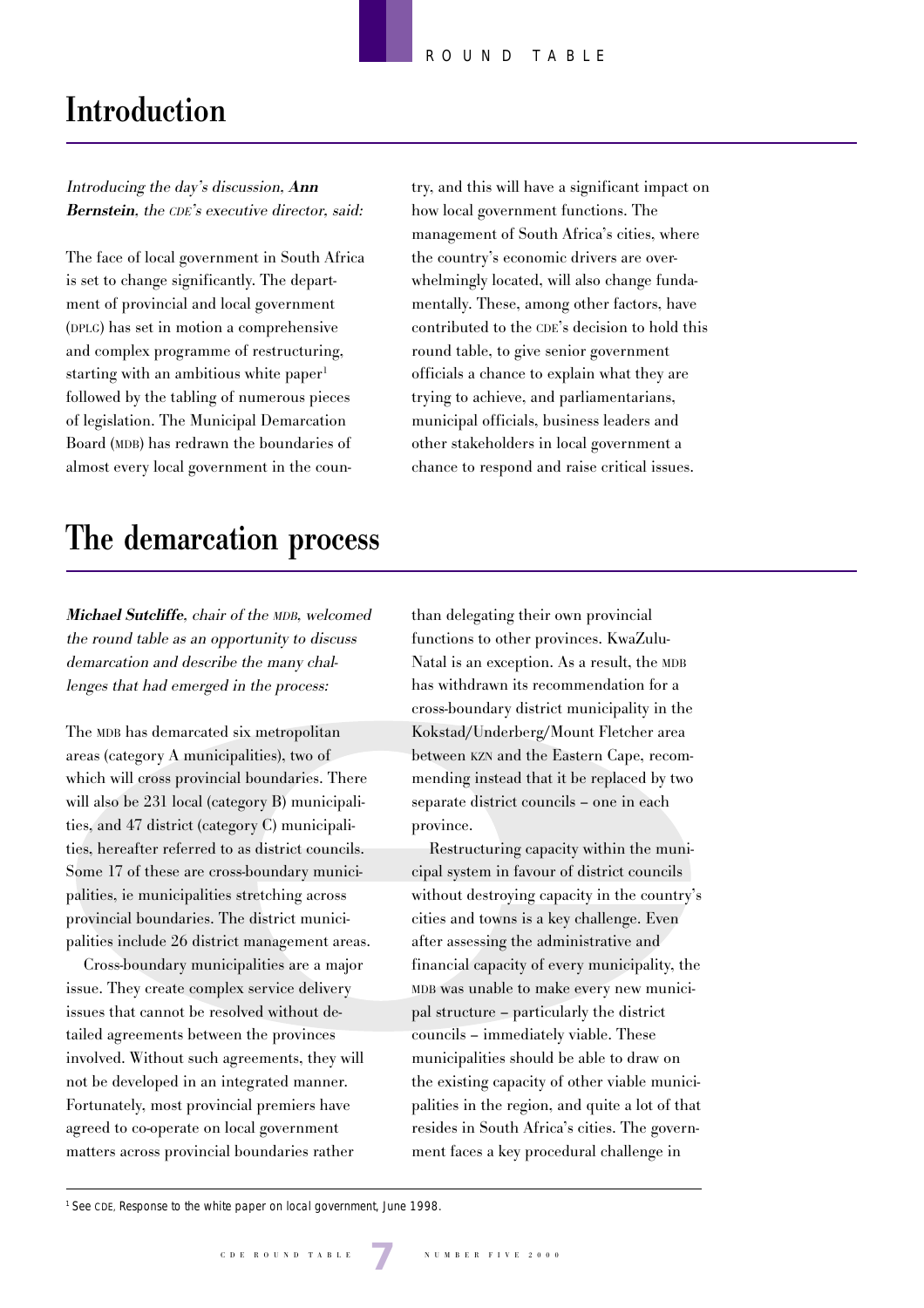# **The significance of demarcation for South Africa's cities and towns**<sup>2</sup>

The Municipal Structures Act (1998) provides for three categories of municipality:

**Category A municipalities** are governed by single councils with exclusive executive and legislative authority. They will be established in metropolitan areas. There are six category A municipalities: Johannesburg, Cape Town, Durban, Pretoria, the East Rand, and Port Elizabeth.

**Category B municipalities** share executive and legislative authority with a category C municipality within whose area they fall. South Africa's secondary cities and large and small towns are all examples of category B municipalities; among them are East London, Pietermaritzburg, Nelspruit and Brits.

**Category C municipalities**, also called district municipalities or district councils, have overall executive and legislative authority over districts consisting of rural areas as well as some local municipalities. These councils will have power over all municipalities in the district and, theoretically, their resources and liabilities. This is a new concept in local government, aimed at ensuring 'equitable and sustainable municipal services' for all citizens in rural and urban areas within a district.<sup>4</sup> The new Vaal Triangle District Council no 17 is an example of a category C municipality. It has executive and legislative authority over three category B municipalities: Vanderbijlpark, Vereeniging, and Heidelberg. Greater Pietermaritzburg District Council no 22 is another new category C municipality, with authority over seven category B municipalities. These include the secondary city of Pietermaritzburg (including the old magisterial district of Vulindlela), and several other towns (eg New Hanover and Hilton), as well as some rural areas (eg Richmond district).

> dividing powers and functions within the new municipal system, particularly among local municipalities and district councils (category B and C municipalities). The Municipal Structures Act (1999) does not state clearly which functions are exclusive, and which are to be shared. The implica-

tion is that every municipality in the country will test its own powers and functions, which will be an enormously costly and wasteful exercise. The government needs to prevent this from happening. The DPLG, the national treasury (NT), and the provinces will have to agree very soon on every power and function before the minister of provincial and local government implements the new system.3

Another problem related to establishing new municipalities is the assignment of fiscal powers. For example, metropolitan areas will be allowed to keep their levies, but district councils will receive levy revenue from their constituent municipalities and then share them out once again. Thus municipalities such as Pietermaritzburg or East London will generate most of the levies in their district council area, but this revenue will be spent by the district council.

Municipalities also face functional challenges. Firstly, the private banking sector does not lend heavily to municipalities. This will not change until the banks have more confidence in local government as a profitable sphere of investment. The banks will only lend more widely within the municipal system when outstanding issues have been resolved. These include the looming 'powers and functions' battle within the municipal system; poor municipal financial management and financial reporting; the lack of municipal corporate governance and accountability; and the insufficient flow and exchange of information among local government stakeholders. Despite all the studies that have been undertaken, the country's knowledge base is very small. It is time

<sup>2</sup> Examples provided telephonically by Anneliese Ahrens, geography and information officer at the Municipal Demarcation Board, 19 September 2000. We have used popular names to describe the areas rather than their official, alphanumeric designations. The official names are available at www.demarcation.org.za , the MDB's website.

<sup>3</sup> Following the round table, Dr Sutcliffe indicated to CDE that an amendment to the Municipal Structures Act had been drafted to bring 'greater legal certainty' to defining and dividing 'powers and functions' between district and local municipalities.

<sup>4</sup> DPLG, Discussion document 2: Functions and powers for municipalities, draft document found at www.local.gov.za, 31 May 2000.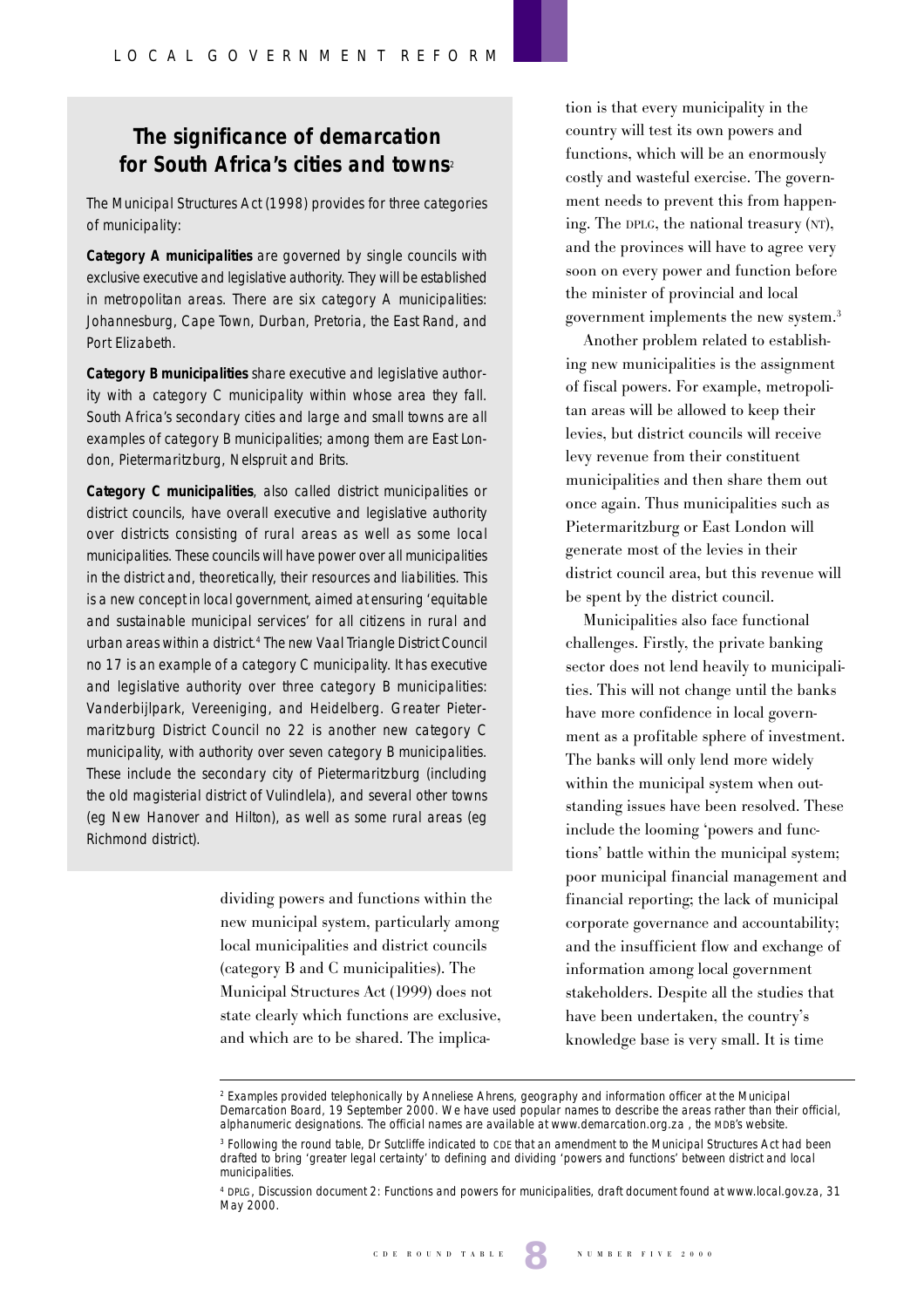everybody stopped protecting their 'turf' and began to create quality information that will be useful to government and the country as a whole.

A second major functional challenge is to ensure the financial viability of the municipal system, and particularly to find a way of funding those areas outside 'formal' municipal government where South Africa's 'social economy' is situated. The real costs of transformation are not those of Johannesburg, Durban and Cape Town, but are those incurred in the 'social economies' located in the former homeland areas, which lack the most basic resources. South Africa cannot rely forever on the major metropolitan areas.

The process of amalgamation should not be viewed narrowly in terms of putting together viable and non-viable local authorities. Anyone who speaks in those terms is still wedded to an outdated conception. People should rather see it as creating a new system of municipalities. The real questions are: What is going to make them work? What should we do to make them work better? What resources do we require? Local government transformation is an attempt to restructure the entire socioeconomic landscape, aimed at ensuring that the development potential of the whole country is realised.

The MDB's goal is to integrate four kinds of spaces in South Africa's landscape: its major metropolitan areas (plus aspirant metros); small cities and large towns; small towns (often surrounded by large rural communities); and a fourth set of spaces in the former homelands and other remote rural areas. In these latter spaces people rely almost entirely on government welfare, education, and health services. The income stream needed to sustain development in these areas has to come from local economic development and economic diversification. Local government transformation is based on the logic of creating 'wall-to-wall', functioning, municipalities in these four

spaces so that integrated development planning can take place across the country. Local government transformation that completely marginalises the poor and rural areas will come home to haunt us. Therefore the discussion cannot only be about the viability of cities.

The MDB regards the electricity sector as hopelessly inequitable, and looks to its restructuring to improve the financial viability of municipal structures in the rural areas. For example, the resale and distribution by municipalities of ESKOM bulk electricity supplies generate more than half of municipal revenue. This is a R30 billion industry. Many municipalities fund up to 24 per cent of their general services from electricity sales. The MDB wants these profits to be ploughed back into underserviced rural municipalities instead of being used to 'top up' services to urban consumers, as they have been until now.

There are also serious outstanding difficulties regarding the role, status, functions and powers of traditional authorities in the new municipal system.

Traditional leaders want their areas to become district management areas, much like the old regional council system in KZN. There are enormous difficulties with this. At a practical level it is difficult to define which areas are controlled by traditional leaders. Policy-makers still do not know where every traditional authority area is, nor can they be accurately mapped. Secondly, many communities have divided loyalties, and this has led to continuing conflict and deaths in many areas. A whole set of land claims issues are still unresolved. Finally, district councils have powers over district management areas and will now take decisions on all matters of local governance. For these reasons, traditional authorities should not be the basis for rural government in the new municipal system.

National government grants such as housing subsidies are gifts most municipalities cannot really afford. They come with other development costs – such as providing proper roads to housing projects – which the municipalities have to bear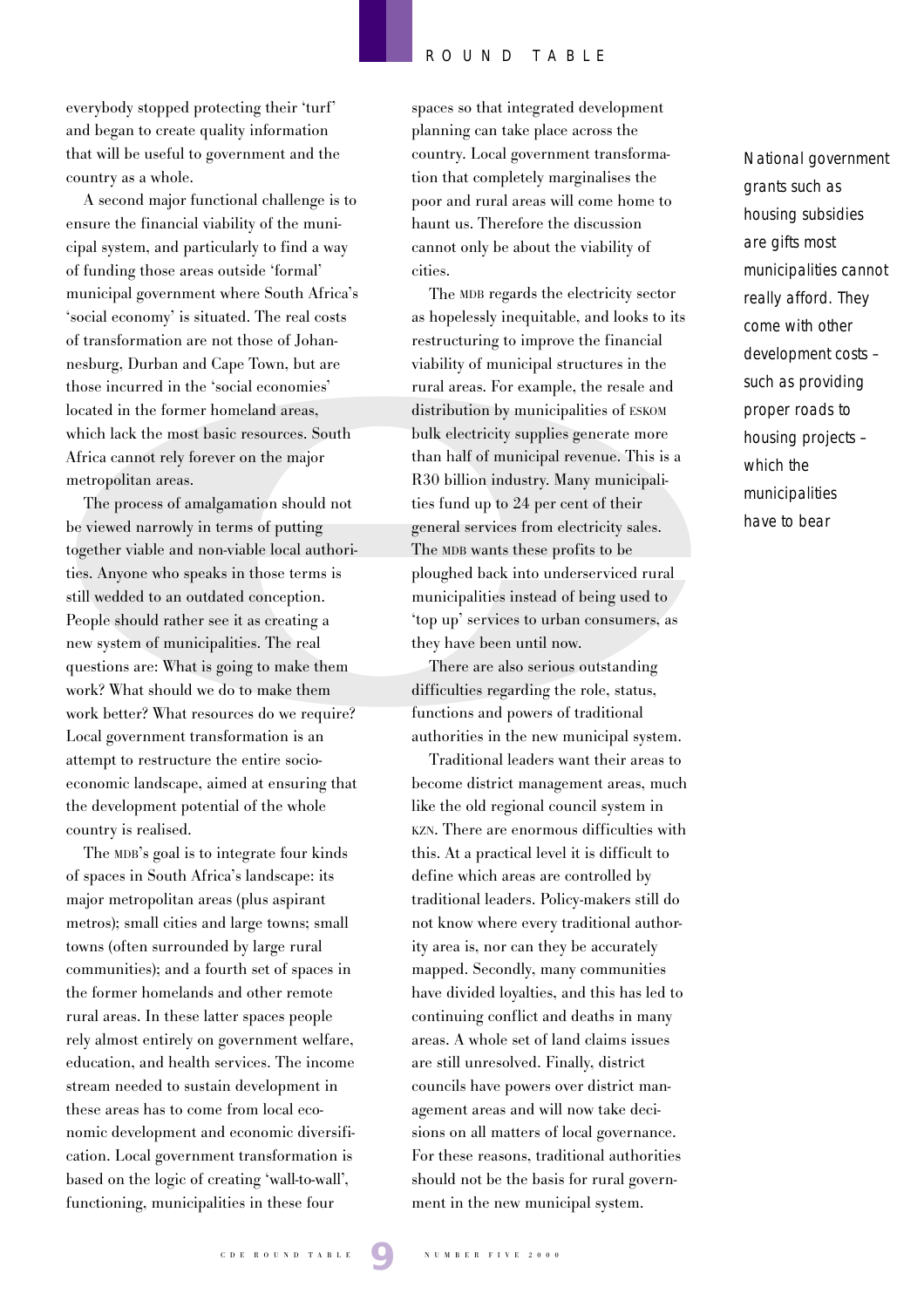#### **Respondents**

**Rob Haswell**, chief executive officer of the Pietermaritzburg/Msunduzi Transitional Local Council, stated that the various municipal categories created profound problems for local government officials:

Like other secondary cities such as East London, Vaal and Bloemfontein, Pietermaritzburg has been classified as a category B municipality, thus becoming one of seven local municipalities in a district council area. In common with all the other secondary cities, Pietermaritzburg faces several major problems as a result.

Although the Municipal Structures Act states that Pietermaritzburg shares executive and legislative authority with the district council, this seems to be a way of saying that certain of the city's powers and functions have been transferred to the district council.

Precisely which powers and functions are to be shared by different municipal structures has not been made clear to the affected local municipalities by either the MDB or the DPLG. How the various municipal services are to be provided and paid for while the matter is being settled also remain unresolved.

In the past, district councils spent their

The question is, where will the municipality get the revenue to perform its duties?

considerable funds almost entirely on capital projects, leaving the central government to pick up the tab for operational or running costs. They played 'Father Christmas' and were not in the business of delivering services; their operating budgets were quite small. The question is whether these councils will now get into the 'operational business', or whether ratepayers in secondary cities such as Pietermaritzburg will have to pay up. Already Pietermaritzburg has received legal opinion advising it that, from the day after the local government elections, the financial onus for such functions as firefighting and health will pass to district councils. It is questionable

whether the district councils will be capable of discharging their new responsibilities.

The MDB appears to have applied a narrow and local concept of redistribution in making its determinations. It has effectively cut the former Pietermaritzburg metropolitan area in half, excising a promontory consisting of two formerly white, wealthy suburbs with considerable rates income and attaching it to a neighbouring authority. This practice of excising well-to-do suburbs from an existing metropolitan area and attaching them to ratespoor municipalities was not intended in the legislation, and threatens municipal financial viability wherever it has occurred.

**Bossie Boswel**, city engineer of the Brits Transitional Local Council, emphasised the tremendous challenges facing small local municipalities such as Brits following the demarcation process:

The old Brits Transitional Local Council area comprised about 28 square kilometres: the new council area will comprise 3 600 square kilometres, housing half a million people instead of the previous 125 000. This will require additional expenses, including the establishment of new satellite stations, each with its own administration, for delivering municipal services.

The question is, where will the municipality get the revenue from to perform its duties? At present about 95 per cent of the council accounts sent out are paid. On a school report 95 per cent is excellent, but when it comes to the payment of accounts this is just not good enough. Everyone is making a culprit of small consumers from the new areas who do not pay accounts. However, there is another dimension, especially important for economically stagnant towns: one industry provides as much income as 1 000 households. If one industry goes under, it is as bad as 1 000 households not paying.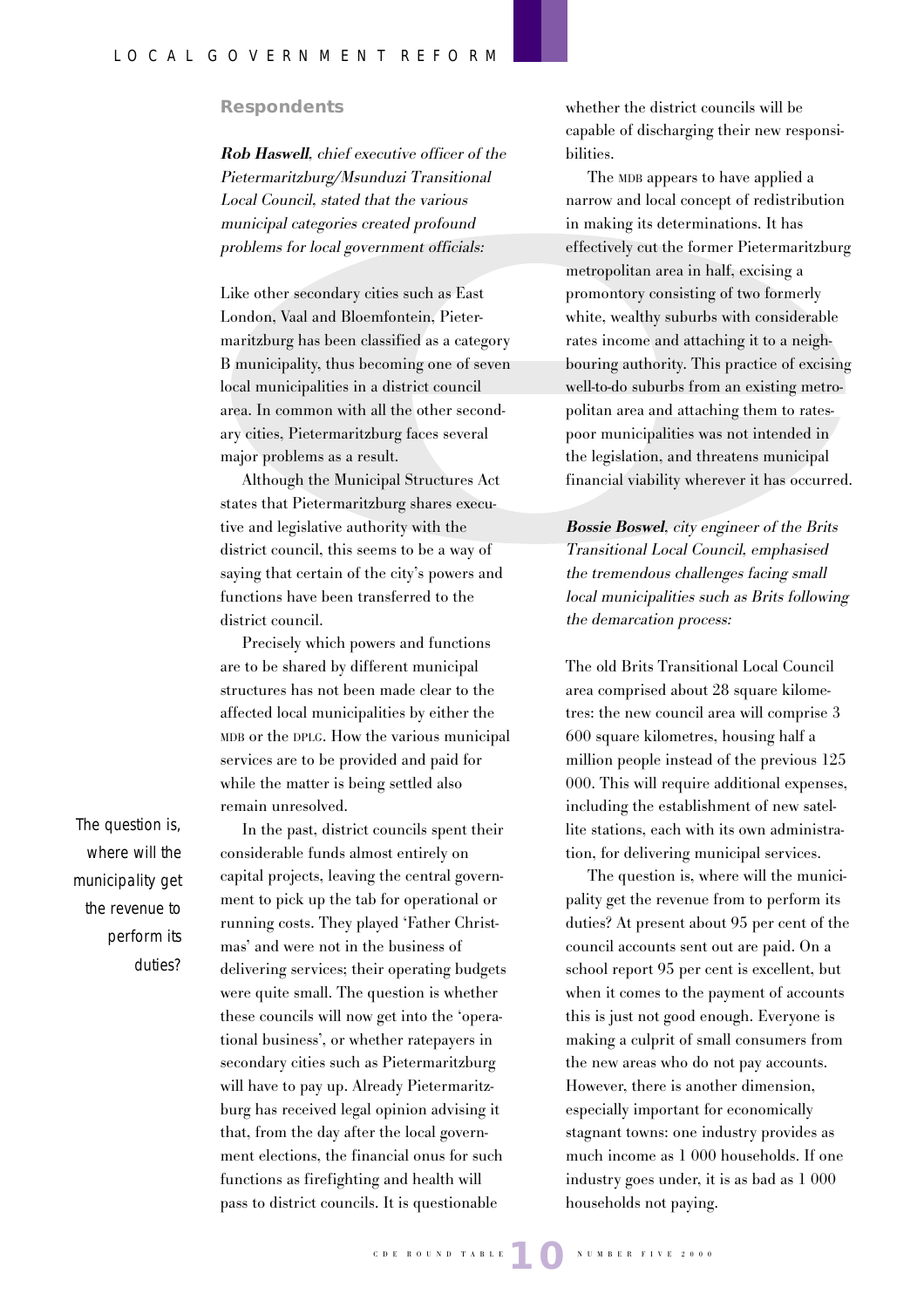With a local employment rate of only 65 per cent, the prospects of the Brits council increasing its collection rate are also diminishing rather than increasing. The council's ability to extract further revenue from property rates is more promising. However, a new property roll will have to be compiled for the new and old areas of Brits, which will be very expensive and time-consuming.

Therefore, besides their traditional activities of delivering services, small councils need to concentrate on stimulating local economic development in order to provide more jobs and generate economic activity. Councils provide water, sanitation, electricity and road services to residents; however, only the first three services generate any revenue. This means that road maintenance has to be subsidised by these other services. Councils derive much of their income from supplying electricity to private households and industries but not from mines or farms in their area, since ESKOM supplies them directly.

National government grants, such as those from the Housing Board, are gifts most municipalities cannot really afford, because they come with other development costs — such as providing proper roads to housing projects — which the municipalities have to bear.

**Prof Madoda Zibi,** national treasurer of the Congress of Traditional Leaders of South Africa (CONTRALESA), noted that people were beginning to accept that traditional leaders had a role to play; however, the demarcation process had once again demonstrated that many key stakeholders still misunderstood this institution:

This may have been the result of a failure on the part of traditional leaders to invite discussion or to expose the institution to serious critical research. It is nevertheless evident that many people in government still see no need for the institution of traditional leadership in a modern democratic dispensation.

The MDB has hardly mentioned or involved traditional leaders in discussions and planning in the lead-up to demarcation. This has led to uncertainty, confusion, and a suspicion that the government is about to phase out the institution, particularly since many elected councillors are also very negative towards traditional leaders. As a result, traditional leaders are concerned that their areas will be incorporated into urban areas without consultation.

Instead, CONTRALESA proposes that traditional authorities be recognised as a particular form of local government, and that heads of traditional authorities should be members of district councils, performing the same functions as other councillors. Tribal authorities or traditional authorities are capable of effectively carrying out functions of local government, as they do in some parts of North West, for example. These positive instances of effective traditional local government have been ignored in the legislation. Instead, the Municipal Structures Act entrenches urban municipal structures, such as mayors and councillors, without talking at all about a traditional system of government. As part of its process of drafting a white paper on traditional authorities, the DPLG has asked CONTRALESA to make concrete proposals on the powers and functions of traditional authorities. If these are accepted, local government legislation will have to be amended. In the meantime, the demarcation process has been completed and the date for local government elections has been set for early December 2000. It seems as if the process is being rushed.

#### **Points raised in discussion**

• The issue of cross-boundary municipalities is fraught with potential dangers. The MDB is creating new governance problems by pre-empting the debate on provincial boundaries. If these boundaries are

The MDB has largely concerned itself with grouping 'haves' with 'have-nots' in a very narrow, localised process that threatens the viability of many municipalities and potentially undermines their capacity to sustain economic development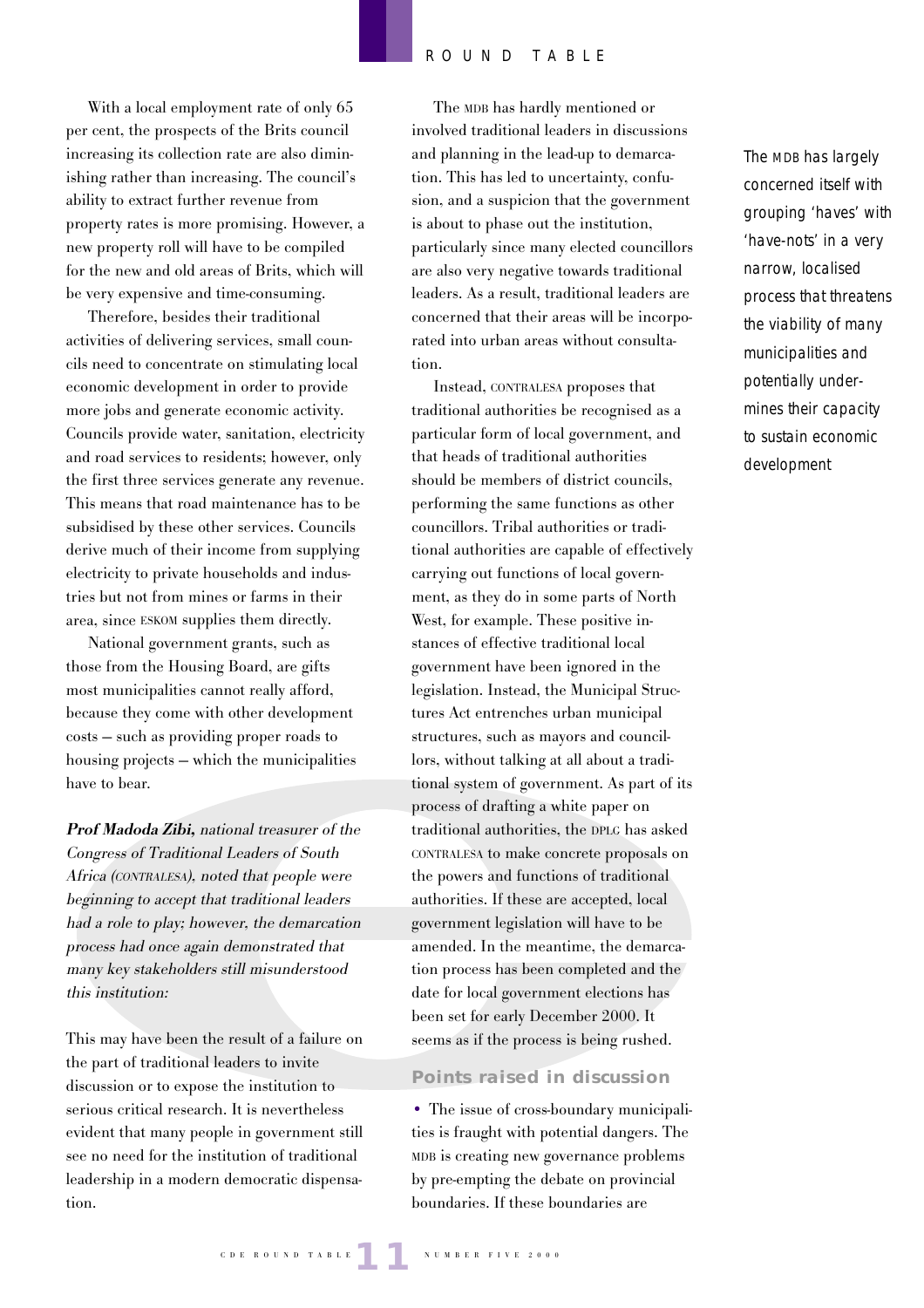### **Cross-boundary municipalities**<sup>5</sup>

|  |  |  |  |  | The 17 cross-border municipalities proposed by the Municipal Demarcation Board are: |
|--|--|--|--|--|-------------------------------------------------------------------------------------|
|--|--|--|--|--|-------------------------------------------------------------------------------------|

| <b>Transitional local councils</b><br>involved                                                             | <b>Provinces involved</b>                | Municipality      |
|------------------------------------------------------------------------------------------------------------|------------------------------------------|-------------------|
| Deben, Kathu, Kuruman                                                                                      | Northern Cape/North West                 | CBDC1             |
| Hammanskraal Local Area<br>Council, Roodeplaat Local Area<br>Council, Cullinan/Rayton,<br>Bronkhorstspruit | Gauteng/Mpumalanga                       | CBDC <sub>2</sub> |
| Marblehall, Groblersdal,<br>Steelpoort, Burgersfort, Ohrigstad                                             | Mpumalanga/Northern Province             | CBDC3             |
| Phalaborwa, Bushbuckridge                                                                                  | Mpumalanga/Northern Province             | CBDC4             |
| Maluti, Mount Fletcher, Kokstad,<br>Underberg, Himeville, Creighton,<br>Umzimkulu <sup>6</sup>             | Eastern Cape/KwaZulu-Natal               | CBDC5             |
| Magaliesburg Local Area Council,<br>Krugersdorp, Randfontein,<br>Westonaria, Fochville, Carletonville      | Gauteng/North West                       | <b>CBDC8</b>      |
| Kuruman                                                                                                    | Northern Cape/North West                 | CBLC1             |
| Bronkhorstspruit                                                                                           | Gauteng/Mpumalanga                       | CBLC <sub>2</sub> |
| Marblehall                                                                                                 | Mpumalanga/Northern Province             | CBLC3             |
| Groblersdal                                                                                                | Mpumalanga/Northern Province             | CBLC4             |
| Steelpoort, Burgersfort, Ohrigstad                                                                         | Mpumalanga/Northern Province             | CBLC5             |
| Hazyview                                                                                                   | Mpumalanga/Northern Province             | CBLC6             |
| Hartswater, Jan Kempdorp                                                                                   | Northern Cape/North West                 | CBLC7             |
| Carletonville, Fochville                                                                                   | Gauteng/North West                       | CBLC8             |
| Alberton, Germiston, Boksburg,<br>Brakpan, Benoni, Springs, Nigel                                          | Gauteng (East Rand Metro)/<br>Mpumalanga | East Rand         |
| Ga-Rankuwa, Winterveld,<br>Mabopane, Temba                                                                 | Gauteng (Pretoria Metro)/<br>North West  | Pretoria          |
| Hartswater, Jan Kempdorp,<br>Warrenton, Windsorton, Kimberley,<br>Delportshoop, Barkly West, Ritchie       | Northern Cape/North West                 | CBDC9             |

indeed a problem, this should be addressed head-on and they should be changed. It is inappropriate to try to deal with the issue of provincial boundaries by changing municipal demarcations. This will create many problems, as the respective provinces and municipalities will have to work through various issues around jurisdiction.

• The MDB has largely concerned itself with grouping 'haves' with 'have-nots' in a very narrow, localised process that threatens the viability of many municipalities

<sup>5</sup> Source: MDB website, www.demarcation.org.za; telephone conversation with Mulalo Nemavhando, consultant to the MDB (5 September 2000), confirmed by Dr Michael Sutcliffe, chair, MDB, 6 September 2000. Information on the TLCs involved provided telephonically by Anneliese Ahrens of the MDB, 19 September 2000.

<sup>&</sup>lt;sup>6</sup> In the case of this proposed cross-boundary municipality, between KwaZulu-Natal and the Eastern Cape, no agreement was forthcoming. Two separate district councils, one in each province, has been proposed.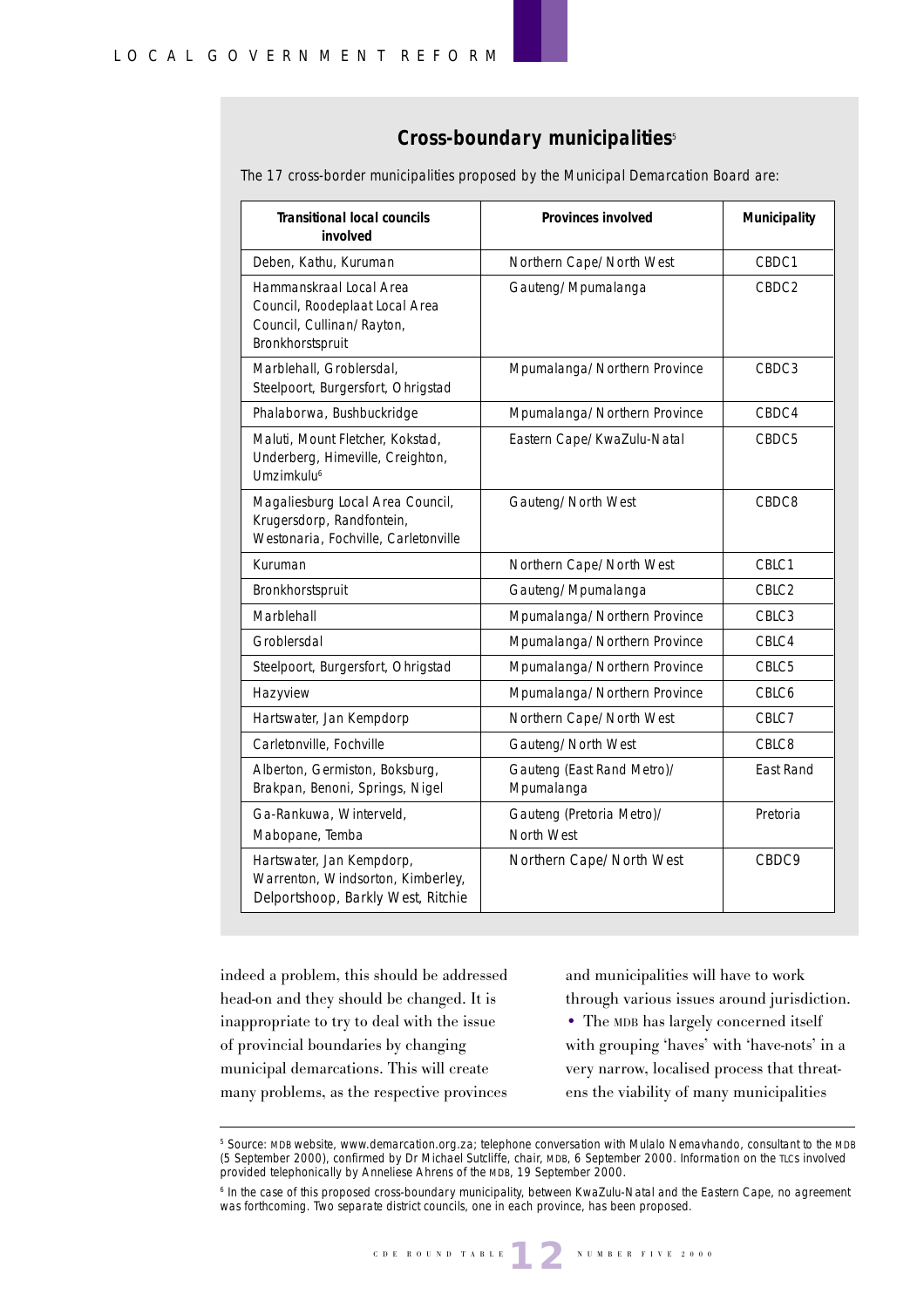and potentially undermines their capacity to sustain economic development. Much more debate is needed on the definition of redistribution, and how – and at which levels of government – it can be achieved in a broad-based and sustainable manner.

• Cross-boundary delimitations will have a major impact on a number of large municipalities. Large populations with significant service backlogs will be incorporated in two of the country's major metropolitan areas: Pretoria and the East Rand. In fact, no less than one third of North West's population will be absorbed into Pretoria. What will this mean for the country's fourth biggest metro? What will it mean for the province? Can cross-boundary municipalities work in practice? Has the MDB investigated this thoroughly enough?

• How various powers and functions are to be distributed among local municipalities

and district councils has not been made clear. Many issues remain unresolved, including such important aspects as where service capacity resides within the municipal system, or whether district councils have the resources to perform various functions. The government does not appear to have a plan to ensure that the process goes ahead smoothly and coherently.

• There are no clear guidelines on the role, functions and powers of traditional leaders. The government is only now proceeding with a white paper on traditional leadership. Although, given its time and resource constraints, the MDB has done a reasonable ␣ job of consulting traditional leaders, some critical issues remain, including the representation of traditional authorities on district councils, their powers over the allocation of land, and other governance issues. These could derail the whole process. How various powers and functions are to be distributed among local municipalities and district councils has not been made clear

# **Reforming local government**

**Elroy Africa**, director of municipal planning and policy development in the DPLG, said:

The country does not have a common consensual framework within which the strategic challenges that confront local government can be addressed, and various actors can understand and manage this period of transition. Its absence means that the activities of the various actors in the local government sphere have not been properly co-ordinated. Putting this strategic framework in place to manage the current transition period is the key policy challenge.

Some feel that the department's existing framework of developmental outcomes-based local government is adequate. Others suggest that the DPLG needs a more refined approach to addressing the various strategic priorities emerging during this transitional period.

The DPLG is looking to the Municipal Systems Act to help generate such a framework, but exactly how it will look still has to be decided. The act gives the department greater powers to regulate the core activities of local government. It also redefines what a municipality is through the inclusion of residents together with councillors and council officials as essential components of local government. It puts in place a robust system of planning, so that resource allocation and deployment is clear and stable across all spheres of government. A performance management system is also central to the new system.

Transforming the institutional makeup of local government will be possible now that the DPLG can regulate its core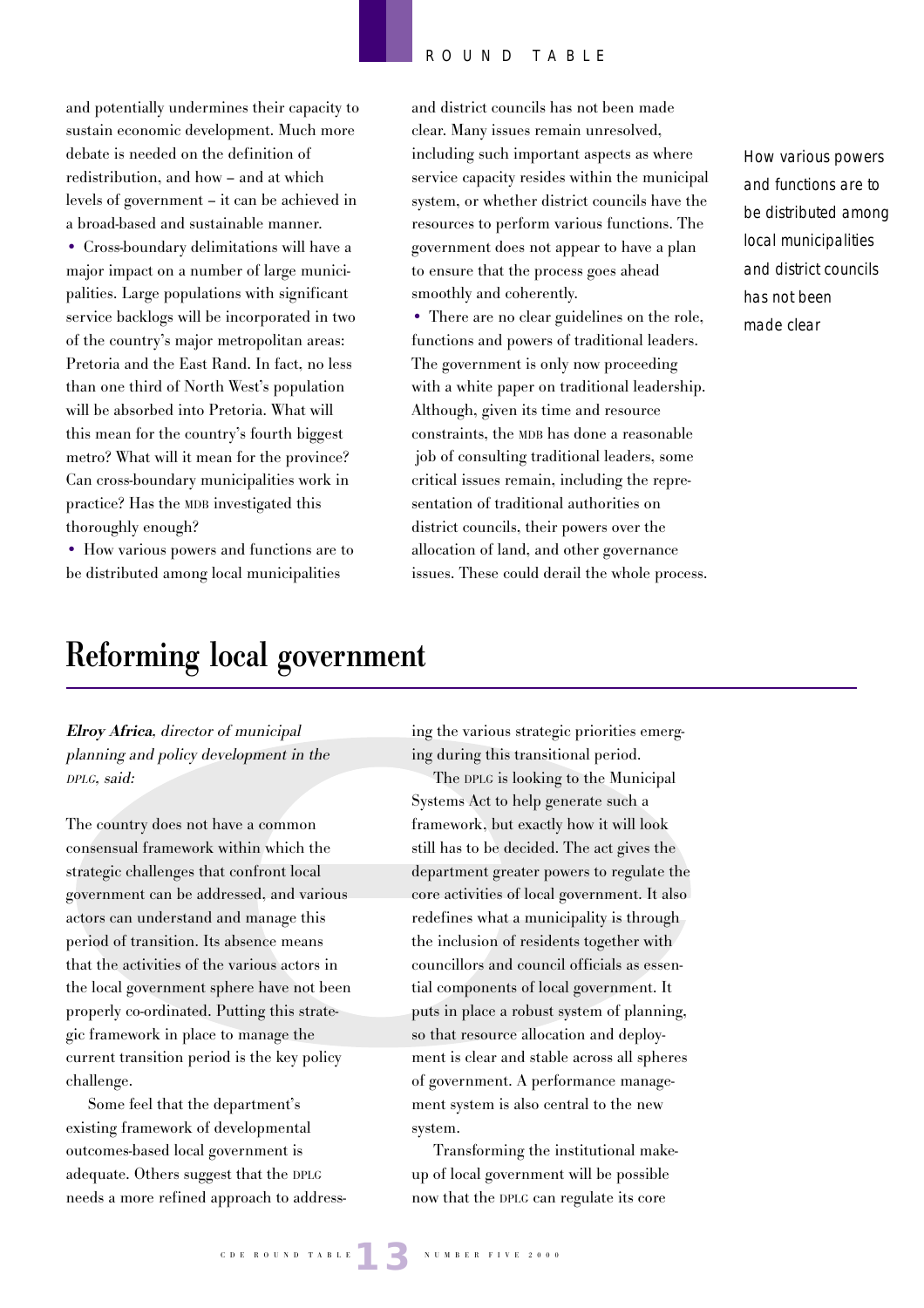# **A decade of changes to municipal boundaries and local governments**<sup>7</sup>

- In 1991 the Interim Measures for Local Government Act provided for the establishment of the Local Government Negotiating Forum.
- At the forum, parliamentary and extra-parliamentary groups negotiated the Local Government Transition Act of 1993, and recommended a three-phase process to achieve unified nonracial local government.
- Transitional local councils became the most basic level of local government and managed local areas until the 1994 local government elections.
- After these elections, a two-tier system consisting of transitional metropolitan councils and metropolitan substructures was established in larger urban areas. Rural areas also had a twotier system, with district councils replacing regional service councils and joint service boards, and transitional rural or representative councils being developed as primary or baselevel rural local government institutions.
- Provincial local government MECs determined boundaries on the advice of provincial demarcation boards. In February 1999 these nine boards were replaced by the Municipal Demarcation Board.
- In 1995, in terms of the Local Government Transition Act of 1993, about 1 260 local government bodies were amalgamated into 843 municipalities.
- In 1998 the demarcation process was revisited. The MDB, established in terms of the new Municipal Demarcation Act of 1998, reduced the number of municipalities to 284.

activities, which it has not been able to do until now.

The demarcation process has thrown up many day-to-day implementation challenges for the DPLG, including:

- managing the transition from 843 former municipalities to the envisaged 284;
- streamlining and introducing consistency
- in local government legislation;
- overcoming municipal financial difficulties;

• improving poor intergovernmental relations and weak co-operative governance;

• defining municipal powers and functions;

• ensuring capacity for municipal planning;

• reducing service delivery backlogs; and

• integrating fragmented service delivery initiatives.

Among many other initiatives, the DPLG is focusing on supporting district councils, since they have emerged as critical nodal points in the local government process and can be expected to have maximum effect on service delivery. However, given present resource and capacity constraints within the district councils, the question of how this is going to happen remains a big challenge.

#### **Respondents**

**Roy Kerr**, manager of Project Viability, a government support programme for municipalities with financial problems, felt the present process of demarcation was undermining some of the good work that had already been done in helping to stabilise local authorities financially:

The reasons why some local authorities are in financial difficulty are simple and require very basic, pragmatic remedies.

Some are as basic as getting the government to pay its bills – for example, the department of correctional services is often in arrears with its electricity payments. Others include provincial departments of education which budget more for teachers' salaries than the entire education budget, with nothing left over to pay local authorities for services rendered.

Loss of potential revenue is another problem. Johannesburg, for example, is

<sup>7</sup> From C Heymans and D Mmakola, Local government in South Africa: a history, written for the 1998 white paper on local government, and Dr M Sutcliffe, Introduction to the Municipal Demarcation Board and the municipal demarcation process, Sunday Tribune, 10 June 1999.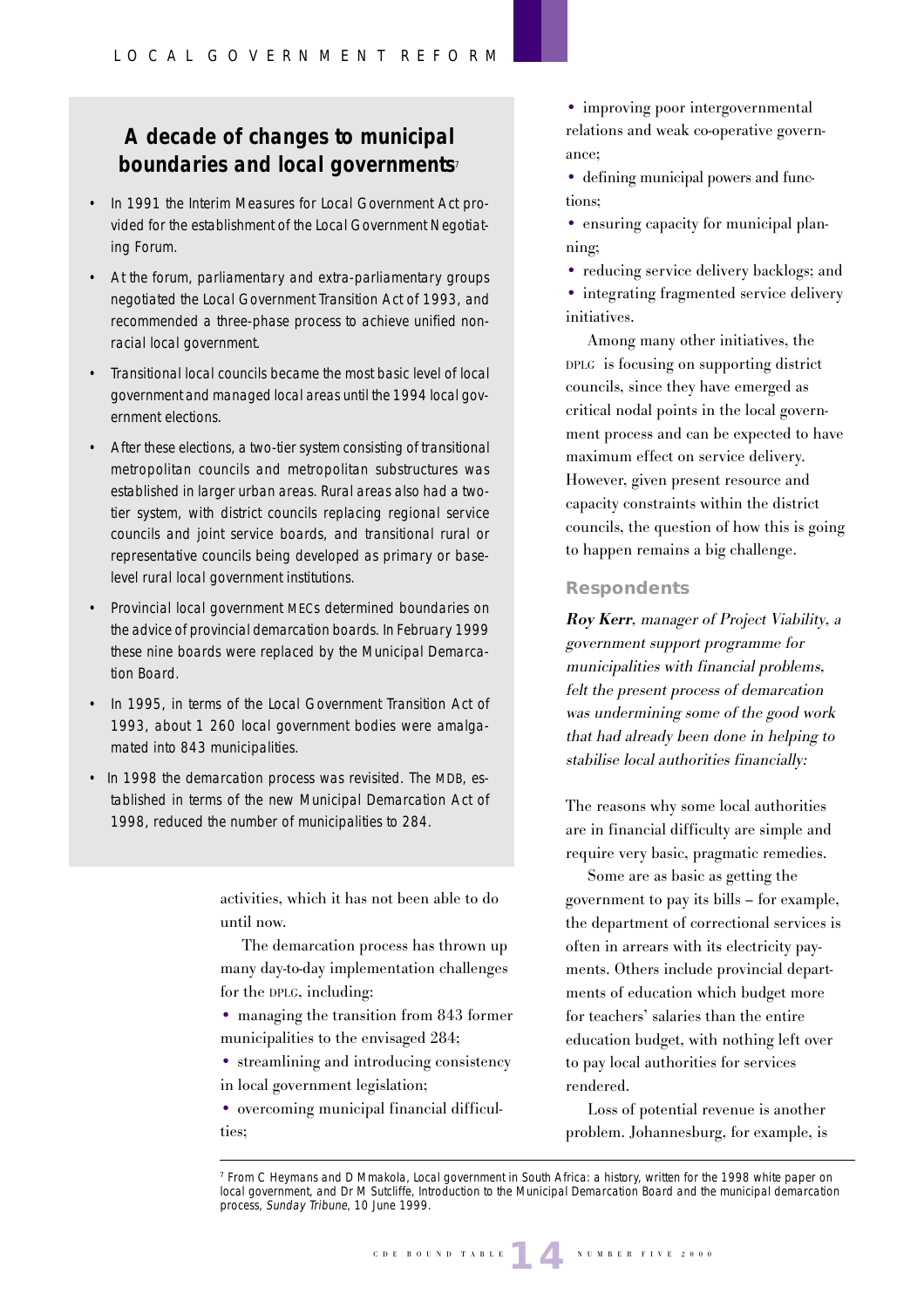# **Who is in charge?**

'One of the difficulties is that we haven't said that the department of provincial and local government is the department that leads on all matters of local government, and everyone else then must co-ordinate their programmes through that department.'

– Michael Sutcliffe, chair, Municipal Demarcation Board

'We need to put in place a strategic framework so that various actors can both understand and manage the transition period that we are in. At the moment there is no such common strategic framework for local government reforms.'

– Elroy Africa, director, Department of Provincial and Local Lovernment

'There is institutional bickering and turf fights inside government about whether a single department should provide an umbrella framework for other departments' programmes or all support to local government goes through a single programme in one department. The approach taken should be one that delivers the best results to people on the ground.'

– Mike Muller, director-general, Department of Forestry and Water Affairs

'The present process of demarcation is undermining the good work that has already been done in assisting the stabilisation of local authorities in financial difficulty.'

– Roy Kerr, manager, Project Viability

losing more than 20 percent of its potential revenue through theft and decaying infrastructure. In many other councils this loss is as much as 30 to 40 percent. Why is this so? When driving around some towns one can see illegal cables from ESKOM boxes running into the townships. This is a political problem, since many councillors are not prepared to do anything about it, particularly with local government elections coming up. Non-payment of service bills also amount to 10–15 percent nationally.

Altogether, local authorities lose nearly 40 percent of their potential income. This very basic neglect of business principles in running local government is the basis of their financial difficulties.

In many small towns where there is very little economic activity there are housing projects for the poor complete

with roads, electricity, and running water. Because services are not allocated on the basis of household income, in nine out of ten cases households quickly run up a large bill for electricity, for example, and eventually the municipality is forced to suspend their services. The outstanding bill is never paid, and very often there is no intention of ever paying the bill. Occupants then go to ESKOM and get a pre-paid meter.

Municipal rates from the sale of water and electricity are often the municipalities' main source of revenue. The government now proposes to take electricity distribution away from municipalities. This will have a negative impact on many of the country's councils. Duiwelskloof in Northern Province is a typical example. It generates 53 percent of its income by distributing electricity and water. Payment of the electricity bill is a precondition for the provision of other services by the municiReducing the number of municipalities will not necessarily improve their effectiveness or capacity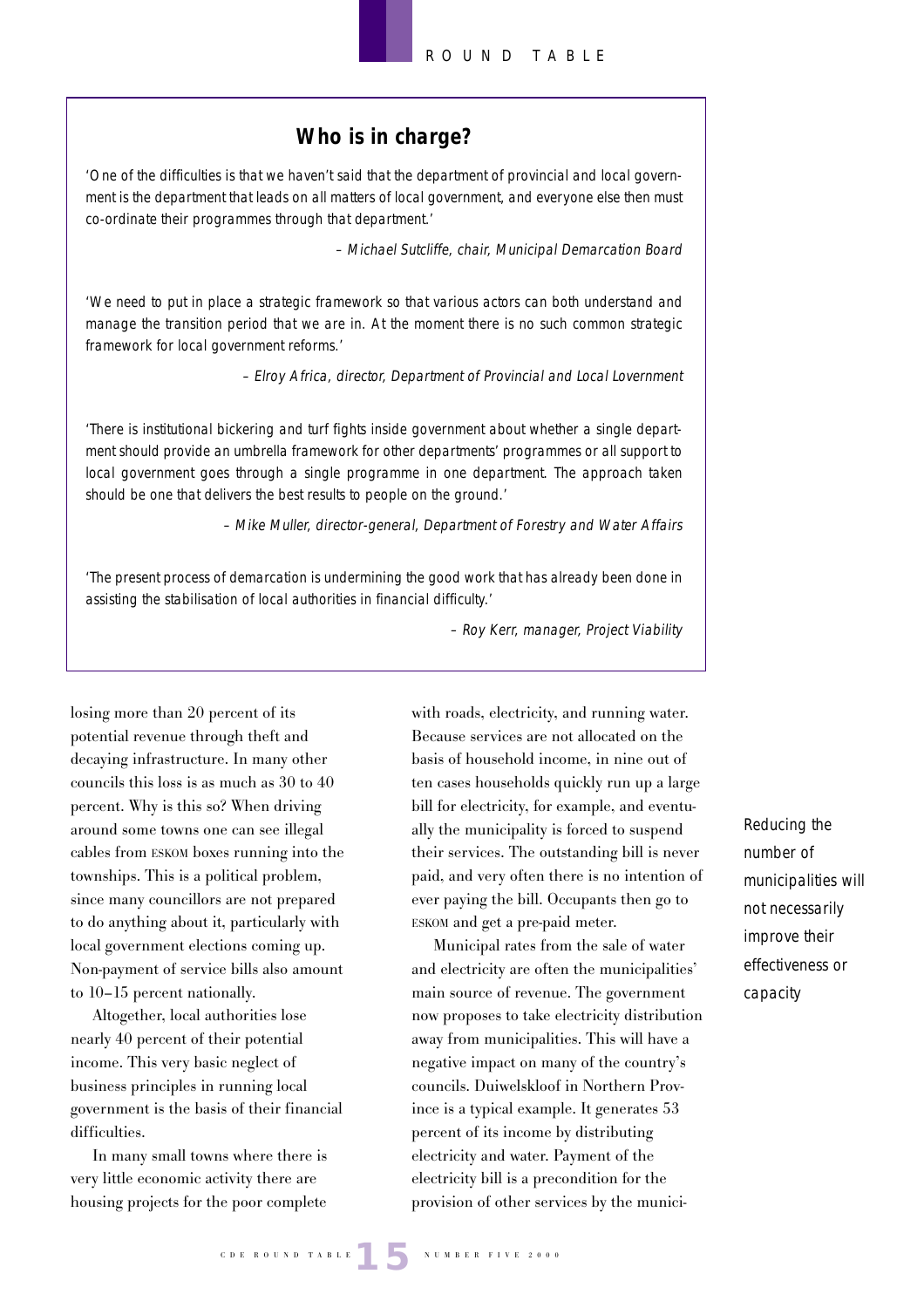pality. Taking electricity distribution away from local councils is tantamount to turning off the lights in the town and closing it up. It is clear that all the integration elements required to reform local government have not been thought through.

Though suggestions have been put forward – such as asking for a standing committee between the department of mineral and energy affairs and the DPLG to co-ordinate changes affecting municipal rates bases – there is very little reaction, and no discussion.

#### **Points raised in discussion**

• Why are local government reform and demarcation taking place simultaneously? There is now a 'fatal combination' of new people, new legislation, new structures, and new jurisdictions.

• Who is running this enormous process of transformation? Is anyone in charge? Two and a half years into the process the DPLG, the department at the centre of the process, says it does not have a framework for what it is doing. How can one embark on a process of change without this?

• There is a need for greater strategic cohesion within government. Its absence causes institutional bickering and turf fights among departments and different levels of government, as well as wastage of resources and expertise, including those potentially available from the private sector.

• Co-operative governance hinders rather than helps the finding of solutions, since each sphere of government passes responsibility on to the next. Matters are at the point where they have to be resolved in court.

• Following the demarcation process, the DPLG is not giving local governments enough practical help. It must make proposals and set time frames within which solutions will be found to such

critical issues as restructuring local government debt, issuing sound financial statements, resolving the issue of who can and can't afford to pay for services, and helping municipalities to dispose of non-core assets.

• Government service delivery is badly co-ordinated. National government capital grants provide water supply infrastructure in many formerly underserviced areas, while district councils use provincial and national grants intended to finance and operate such services to fund additional capital projects. The national department of water affairs and forestry (DWAF) currently provides services to 6 million people in rural areas, at a cost of nearly R2 billion a year. How will district councils pay these operational costs following the local government elections? What will the effect be on local municipalities falling in district council areas?

• Local government is the backbone of the county's economy, since investors increasingly make investment decisions based on local infrastructure, the regulatory regime promoted by local councils, and their approach to local economic development. If the process of local government reform is not properly managed, and rapidly completed, economic development will stagnate and the private sector will not invest.

• Are South Africans ready for democratic local government? The government has legislated extensively in an attempt to develop a democratic culture within communities and rebuild administration around the notion of 'developmental local government'. A number of questions have subsequently arisen, such as: Is this enough to keep local councillors in check? Will a combination of strong community participation and 'popular' politicians weaken the ability of the administration to implement credit controls while pursuing greater equity in

Why are local government reform and demarcation taking place simultaneously? There is now a 'fatal combination' of new people, new legislation, new structures, and new iurisdictions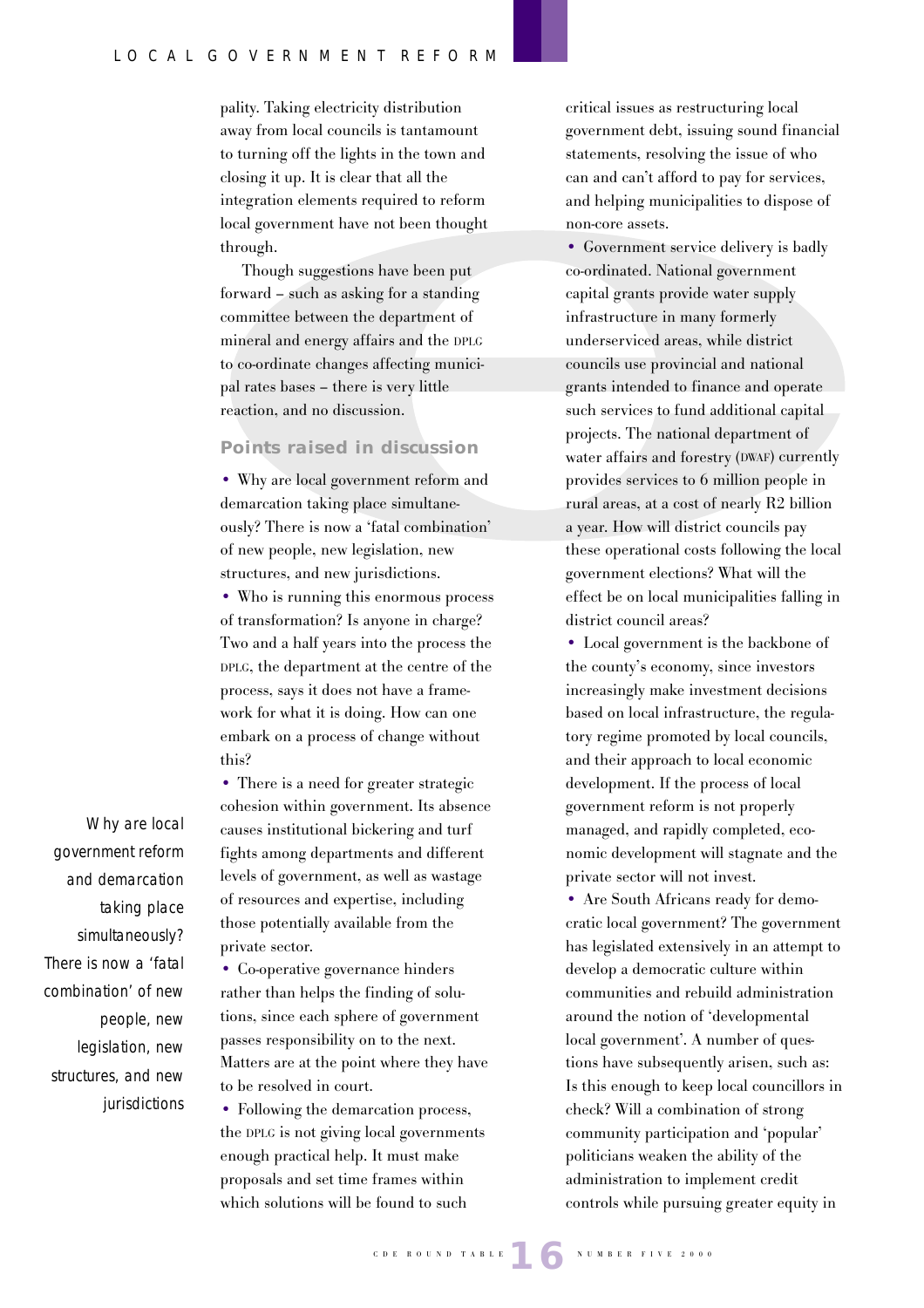services, for example? In Johannesburg there are very strong community groups, predominantly in the 'rich city', who have begun to manage their own affairs and take control of their communities. Examples include residents' associations and local business organisations. There is a crisis looming in their relationship with local councillors who perceive their activities as a threat rather than a helpful development that could free up council resources for other, more needy areas.

• Local government needs a champion to raise its profile. One possibility could be a CODESA-like process in which local government, the private sector and community representatives get together to talk about problems and issues in the context of developmental local government. The minister of provincial and local government must raise the profile of developmental local government, but that is not happening. The minister should be seen as the champion of the whole process.

If the process of local government reform is not properly managed, and rapidly completed, economic development will stagnate and the private sector will not invest

# **Local government finances**

**Ismail Momoniat**, chief director: intergovernmental relations in the National Treasury, focused on the budgeting and financial reforms of local government:

Municipalities still use antiquated budgeting and financial systems inherited from the old order. These include one-year, line-item, 'telephone directory' budgets that provide no management or analytical information. Municipalities also lack proper budgeting processes. The result is a technically driven, 'bean-counting' approach in which councillors are not empowered to make meaningful contributions. Other features of the current system are:

- poor accountability;
- poor financial management;
- a failure to financially monitor budget items throughout the year;
- a continuing culture of non-payment for services; and

• capital markets for municipalities have largely dried up, and only the government and the Development Bank of Southern Africa (DBSA) lend to municipalities in the long term. When other institutions lend, they do so in the short term.

Key challenges are to reform municipalities' budget processes, and improve

their financial accountability. This means that better budget formats and accounting systems must be introduced, and credit controls put in place. The Municipal Finance Management Bill (drafted in 2000) aims to achieve this. The national treasury has also implemented a series of budget and accounting systems reforms known as GAMAP (Generally Accepted Municipal Accounting Procedures).

The biggest challenge that has faced the demarcation process is to create financially sustainable municipalities. The national treasury supports the creation of metros and district councils, and the reduction of the number of municipalities to fewer than 300. There are too many small, non-viable municipalities with very little capacity. The larger secondary cities ('aspirant metros'), and their relationships with their district councils will have to be closely monitored. The national treasury must ensure that the approach taken in the demarcation process does not worsen their financial status, and that their creditworthiness is not reduced. Should we fail, more municipalities will become dependent on government grants, resulting in less money being available for poor households. The 'equitable share' allocations that fund some of the activities of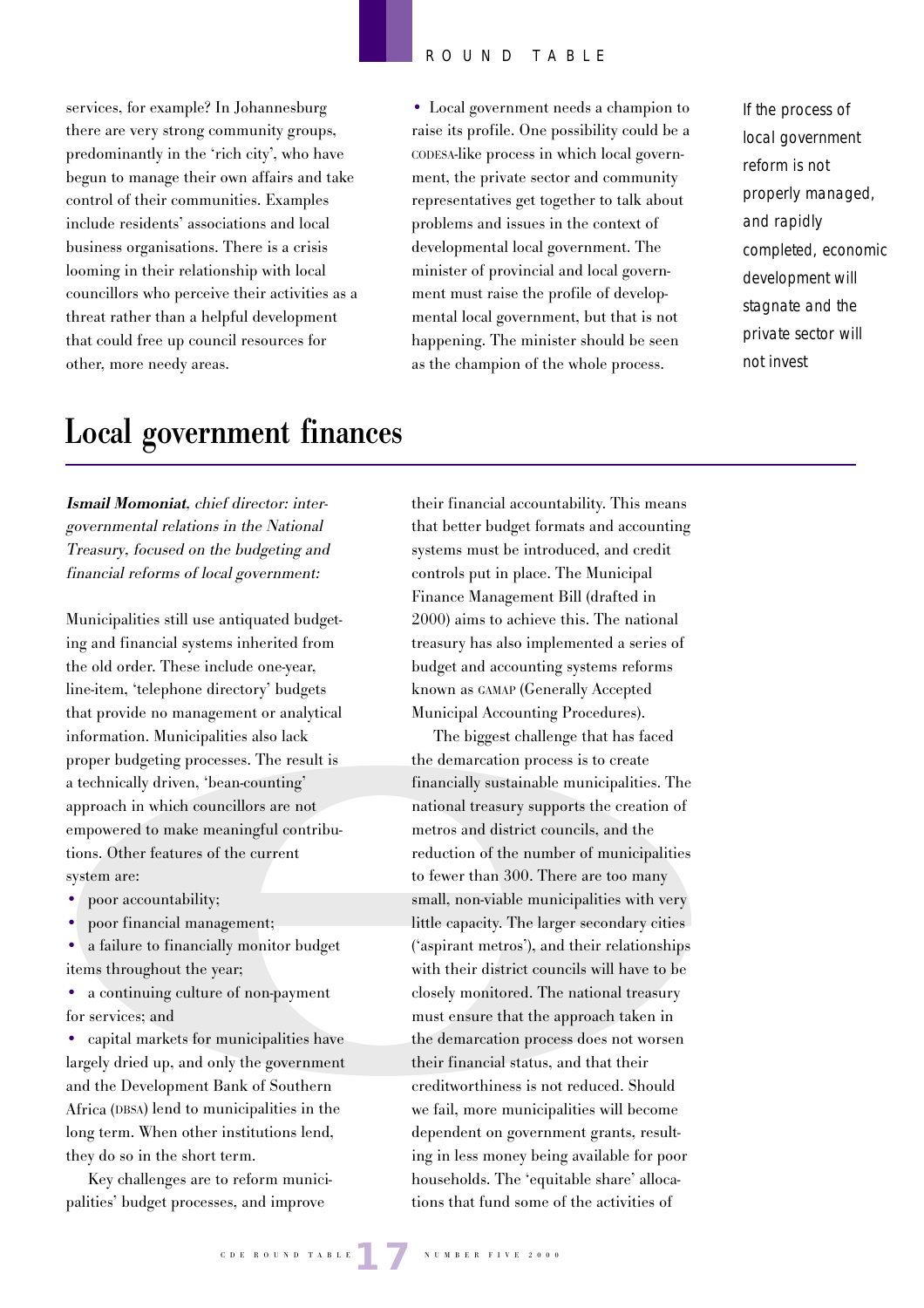

**ELECTRICITY, WATER, REPAYMENT**

**Source:** Project Viability

local government are well targeted to poor households. However, the problem is that statistics in this respect are not available by municipality.

The monitoring roles of national and provincial government are also crucial. Contrary to the view that we have three equal spheres of government, the constitution establishes a clear hierarchy of three spheres. National government is expected to monitor the performance of provinces and to intervene if a province fails to deliver on an executive obligation. The provinces have an obligation to monitor local government, and to intervene when the latter fail to adhere to national norms or standards.

The national treasury's objective is to establish a more effective system of monitoring. Under the current system it is expected to monitor all 843 municipal budgets, but it cannot. The plan is to develop key financial performance indicators to be assessed by provincial authorities. Most importantly, however, these indicators must be used by city managers to manage the municipality, and by councillors to hold city managers accountable. In-year budget monitoring by the city manager will complement the

municipal quarterly reports on expenditure, to be provided to the national treasury. This information from municipal finance officials will play a crucial role in helping municipal managers to manage their budgets.

Another reform will be a draft budget process begun three or four months before the tabling of the formal municipal budget, and aimed at improving community participation and consultation. Working more closely with the South African Local Government Association (SALGA) will also deepen the budget process. SALGA in turn has to build its capacity to engage with budget and financial issues.

The aim is to introduce basic local government financial reforms implemented elsewhere in countries such as Australia and New Zealand, including improved municipal management capacity, creater financial accountability of councillors, and modernised internal financial systems. Beginning with the country's 20 big cities, the National Treasury plans to introduce best-practice financial reforms, monitoring their spending and developing relationships with each in the spirit of co-operative governance. This approach will then be extended to other municipalities over the next few years.

The Municipal Finance Management Bill will also improve the borrowing capacity of municipalities. Municipalities are obliged to practise greater financial and budgetary discipline, and should they default, the bill provides for a judicial management process to kick in. It is hoped, however, that municipalities will improve their financial management so fundamentally that the capital markets will begin to lend them money. The big question now is how to build up municipal financial capacity.

There has been too much 'beancounting' in municipal finance, a type of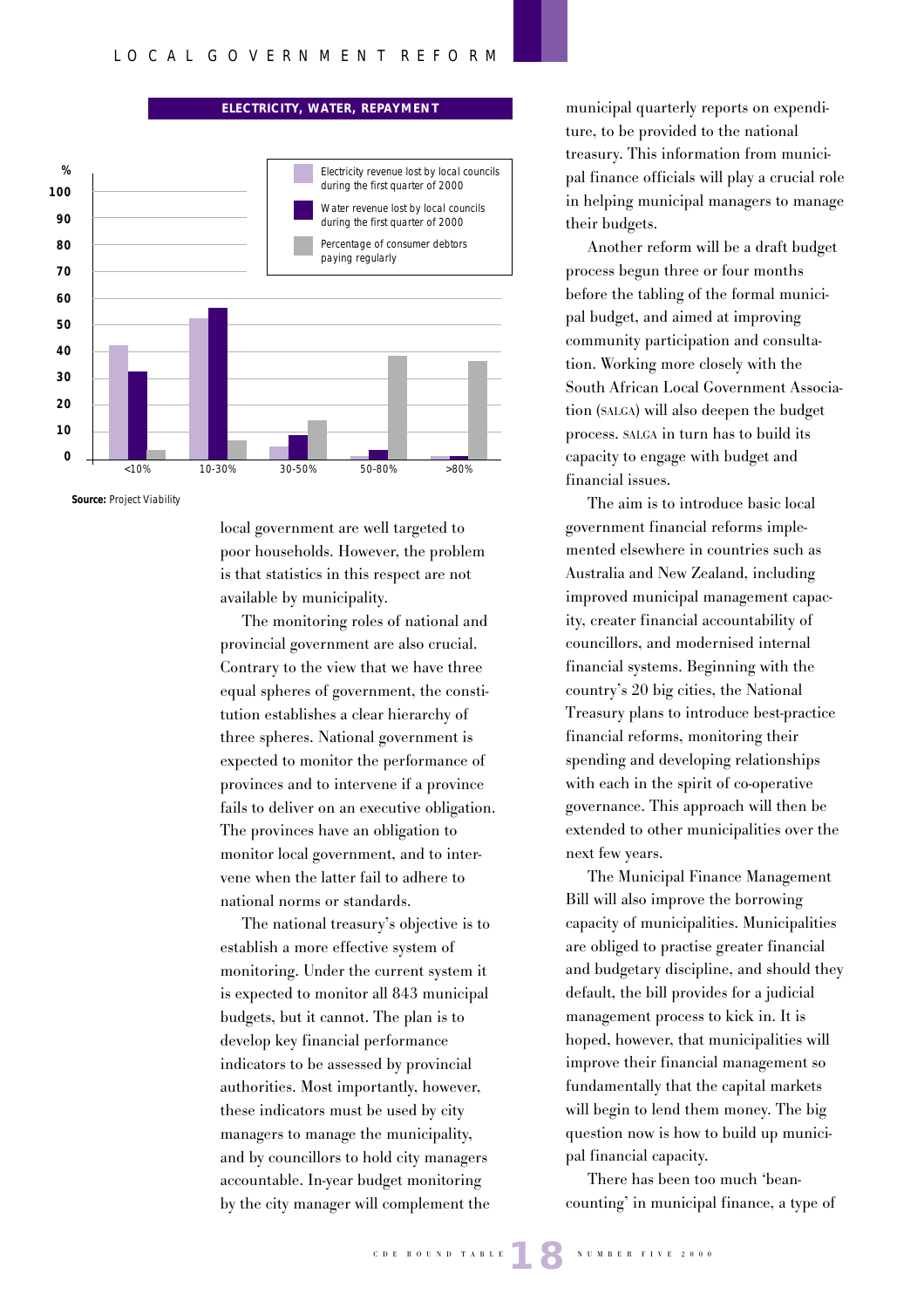culture embedded in the various municipal treasuries. South Africa's municipalities need to move away from this to a more modern organisational culture.

#### **Respondents**

**Div Botha**, executive manager of operations of the DBSA, said it was urgently necessary for local government to be managed in terms of business principles:

The creditworthiness of local authorities impacts directly on their ability to raise finance for infrastructure development and service delivery. The major challenges are to foster more appropriate financial skills among local councillors and council bureaucrats; a good system of monitoring, particularly by provinces; improved corporate governance; and developing a credible municipal budgeting system.

Reducing the number of municipalities will not necessarily improve their effectiveness or capacity. Councillors also have to develop the political will to support improved credit control, debt collection, and the sale of non-core assets. Local councils will need to take bold steps to ensure that people pay their rates and taxes. If they fail to do so, local authorities will face a bleak financial future.

Demarcation will also require local authorities to restructure their balance sheets. There is often a total mismatch between their assets and liabilities. Some have borrowed in the short term from the capital markets when funding should have been obtained over ten to 20 years. This will create major cash flow dilemmas for local authorities, faced with increasing the delivery of sustainable basic services, if it is not addressed now.

Local government has been made responsible for providing basic services to local communities, but can it fund these new obligations from its share of

the intergovernmental grant? This issue will have to be grappled with now, as many municipalities will experience major income shortfalls that will have to be financed somehow. The major national service departments and the local authorities have not yet sat down together to decide how to phase in and phase out existing subsidies. They will have to do so very soon if a major collapse is to be averted.

Creating a municipal bond market will only be possible if the creditworthiness of each local authority is improved. This requires a predictable regulatory environment, backed by systematic capacitybuilding. National government must step in more decisively, or otherwise involve private institutions. Without this, such a market will not emerge.

**Tim Middleton**, a director of Intaprop, felt that the commercial interests of South Africa's towns and cities needed to be managed on the basis of business principles, but this was not the case:

As an example, the dictum that time is money is not recognised. It took me about seven years to get a decision out of one of Johannesburg's five subcouncils to begin a



#### **PUBLIC/PRIVATE PARTNERSHIPS**

Demarcation will require local authorities to restructure their balance sheets. There is often a total mismatch between their assets and liabilities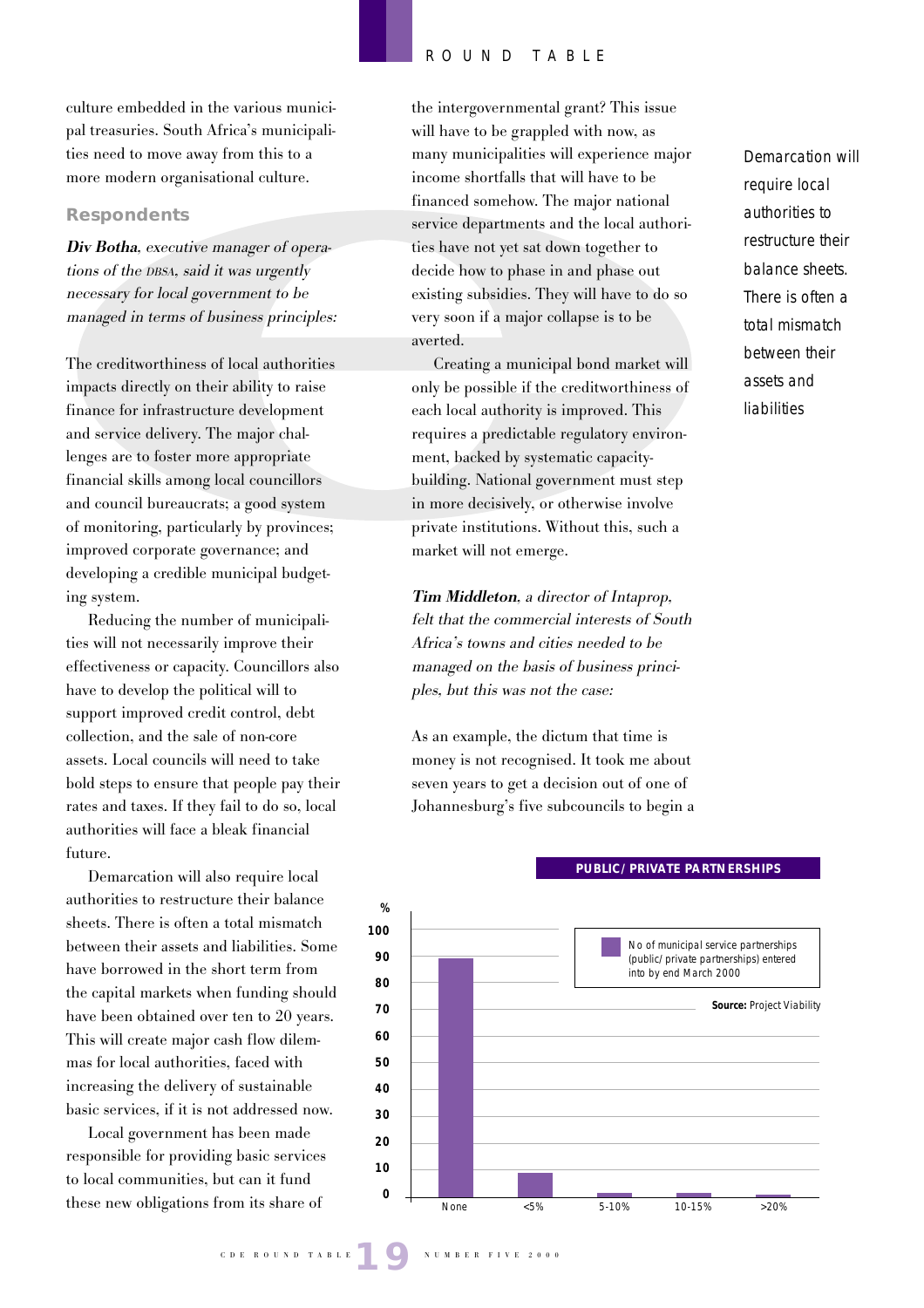major property development in the city involving an investment of R750 million. This type of project has significant local economic benefits such as job creation and the generation of rates revenue, but is treated more as a problem than an opportunity.

It is essential for local councils to begin to grasp the role of business in enhancing the value of their cities, and to tap into this for the economic benefit of all. Decision-makers must understand that where business makes its major investments is where it will be prepared to take on further responsibility. These developments hold enormous potential benefits for cities. Besides increasing property values, helping to build infrastructure and adding to general urban management, the commercial nodes are special areas where the running of the city can be partnered with land owners and tenants via special districts, business improvement districts, or residents' associations. Local government must not miss the opportunity to make it possible for the private sector to help run cities.

It is essential for local councils to begin to grasp the role of business in enhancing the value of their cities, and to tap into this for the economic benefit of all

However, besides running a city as a business, it must also be managed as a family. Its welfare function and the provision of basic health and other services are equally important. It is nevertheless crucial to appreciate the symbiosis between the business and family functions.

In Johannesburg it appears as if the family function has overshadowed the business side of things, and the council has forgotten that running the city as a business is actually what funds running the city as a family.

Running the city as a business applies not only to the city's finances but all the activities taking place in it, including identifying its profit centres, which provides its primary rates income. Johannesburg derives 30 percent of its rates income from its business nodes, which

occupy only 1 percent of its land area.

Successfully managing change involves good timing, and maintaining core competencies. Should local government reform be coupled with demarcations that will result in radical organisational and administrative restructuring? The combination of new people and new legislation is fatal in doing business with the city.

City councils also need carefully to monitor the performance of core financial functions. In Johannesburg the property roll has not been reassessed since 1993, yet this is the basis for the city's rates revenue. Organisational restructuring should not stop the implementation of core fiscal disciplines, such as tracking changing property values and collecting rates. Even in Sandton, Johannesburg's most vibrant area economically, the valuation and treasury systems are significantly underresourced.

#### **Points raised in discussion**

• Partnerships with the business community are crucial, but they are not happening. International experience shows that business will not become involved where there is administrative confusion and competing government jurisdictions, such as those promised by cross-boundary municipalities. Similarly, private investors will not invest in new local authorities that clearly face insurmountable financial and capacity constraints – whether these are the result of demarcation or simply inadequate management. The contagion effect on private investors, particularly international ones, is substantial.

• The role of cities in the growth process has been played down. While rural development is crucial, more than 80 percent of South Africa's GDP is generated in the country's cities and large towns. Without economic growth in the urban areas, rural areas cannot be developed, and poverty cannot be eliminated.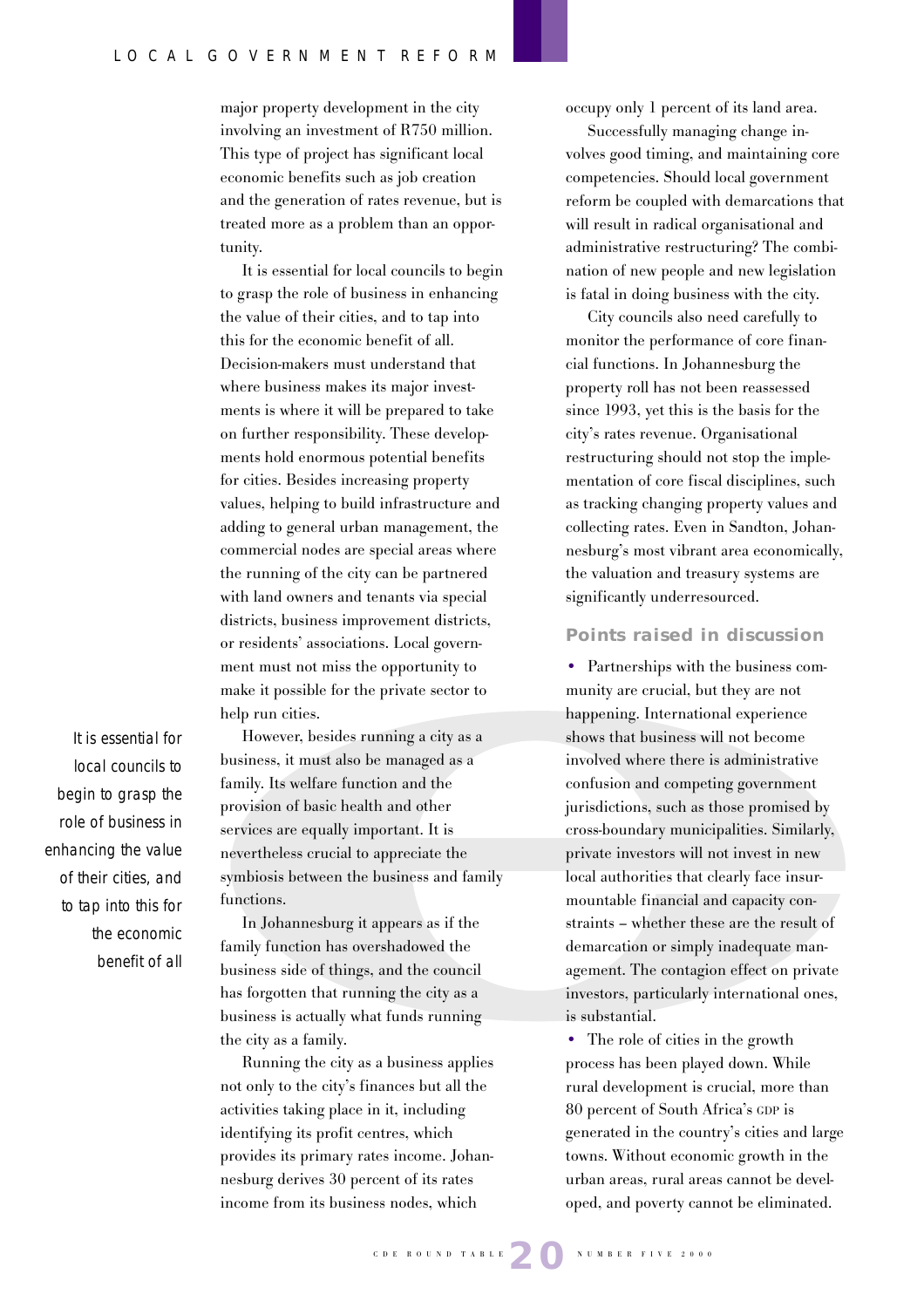# **How Johannesburg was bankrupted**

In 1997 the Greater Johannesburg Metropolitan Council (GJMC), the largest metro in the country, was technically bankrupt. Its chief financial officer, Roland Hunter, explained Johannesburg's financial straits in terms of 'a poorly managed transition' between 1995 and 1997.

#### **Five ways to ruin your municipality**

- 1. In its first two budgets all five of Johannesburg's sub–councils spent aggressively on capital projects, and the city simply could not finance these. Underlying the large capital budget was the belief that Johannesburg was extraordinarily wealthy and could accommodate just about any challenge thrown at it.
- 2. Year after year the city also overspent on its operating budget and continued to accumulate deficits through poor budget controls. The city was also failing to collect about R400 million a year in revenues, and this shortfall was covered by shortterm borrowing in the capital markets. This meant a massive cash flow problem was building up because the city was spending a lot more than it was going to collect.
- 3. Johannesburg embraced a managementheavy organisational design to run its five substructures, based on the assumption that the city employed 47 000 people. At the time, however, the city only employed 32 000 people. Equivalent managerial structures were established in each of the five substructures, with an executive of-

ficer in charge of each local function, such as local and economic development, finance, and so on. There were too many managers, who failed to manage the staff they actually had.

- 4. There was political interference in the running of the five substructures: politicians often instructed officials to sort out particular problems. As a result, the whole political–administration interface was in a 'total shambles.' No one knew who to take instructions from or to whom they were accountable. This effected credit controls negatively.
- 5. The city failed to make good new management appointments. This resulted in extremely low productivity. Large numbers of council employees are in fact not working a full or even a half-day. There is no performance management system in place in the city.

In 1997, when the GJMC attempted to raise an offshore loan it desperately needed, the then Department of Finance stepped in and barred the application. As a result, the council fell into deep cash flow trouble with nothing in the bank.

The DBSA subsequently provided a lifeline, under certain conditions: the council had to cede a good portion of its regional services council levy income, and implement corrective action. In terms of a formal Gauteng provincial government instruction, the GJMC established the Committee of Ten (which became the Committee of 15) to run the stabilisation programme called Igoli 2002.

Private investors will not invest in local authorities that face insurmountable financial and capacity constraints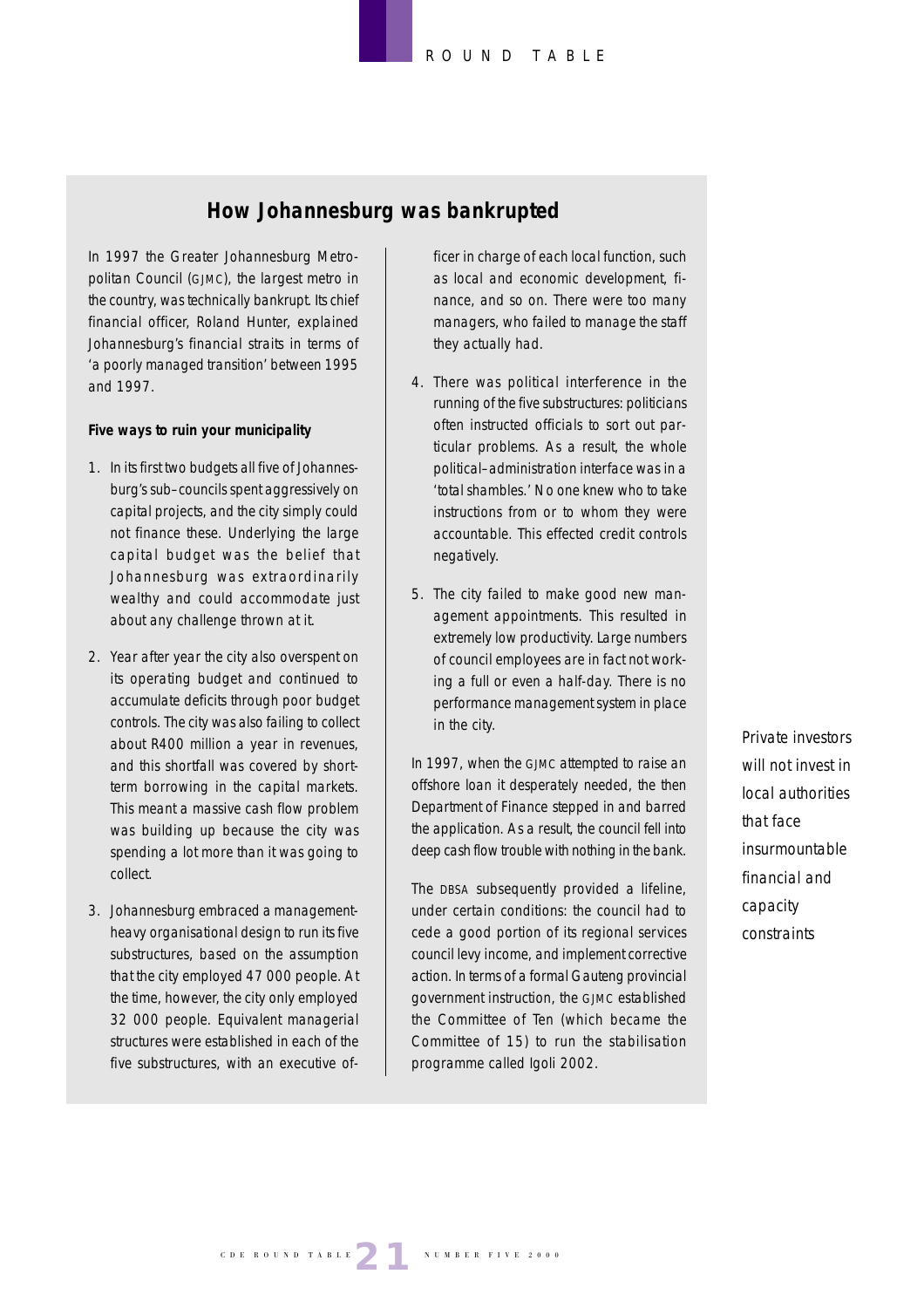# **Pretoria's finances: Contrasting styles, new challenges**

Pretoria's city treasurer, **Mare-Lise Fourie**, explained that the city's experiences had been very different to those of Johannesburg:

Pretoria managed its initial transition to a postapartheid city in 1995-6 reasonably smoothly. The new challenge, following the demarcation process, is that Pretoria will become substantially bigger. New areas have to be integrated into the metropolitan area, and new projects implemented to bring basic services to the people of Pretoria's 'lost suburbs' of Winterveld, Mabopane and Ga-Rankuwa.

Pretoria is in a relatively sound financial position, because in the past it maintained a reliable budgeting process and knew what its income and expenditure ratios were. It has had an integrated development plan in place for a number of years.

Pretoria is well placed to meet the new service delivery challenges, since it has successfully retained experienced employees in all departments who are skilled enough to ensure that service delivery will be maintained at a reasonably high level.

Pretoria's payment level over the past four to five years was above 94 percent. This may sound good, but even a 6 percent nonpayment level creates problems. Pretoria's recent initiatives have increased the payment level on a moving average to as high as 98 percent. But the question is, can it be sustained?

Socio-economic environments obviously create the situation where payment for services cannot always be supported. Pretoria has a policy in place to provide subsidised services to the indigent. About 6 000 of the poorest residents are registered with the council. Their bill currently stands at R70 million. Pretoria receives about R8 million from the national equitable share grant – clearly, this does not go very far in helping the city to provide basic services to all its citizens.

Social ill-discipline is evident in illegal reconnections, for example. Pretoria loses 30 percent of its water and 8 percent of its electricity revenue through theft. These losses have to be recovered elsewhere in the city.

The city has tried many approaches. Initially it took a hard line with debtors, which only succeeded in causing a crisis. Two subsequent community summits involving representatives of all communities helped to identify more effective approaches. Some successes include the reduction of arrears, reducing the illegal consumption of electricity and water, and introducing an amnesty period for consumers. The key to Pretoria's success has been a massive communication campaign with residents.

The major long-term challenge lies in recreating a positive culture of payment. The city's contribution to this new culture has to be through increased and better services to consumers at affordable levels. However, putting in new infrastructure also increases the cost of services. The challenge is to find a match between service levels and affordability. Services must obviously be standardised. If you open a tap, there must be water. If you turn on a switch, there must be light. But the level at which services are provided should be affordable.

Organisational restructuring of local municipalities should not stop the implementation of core fiscal disciplines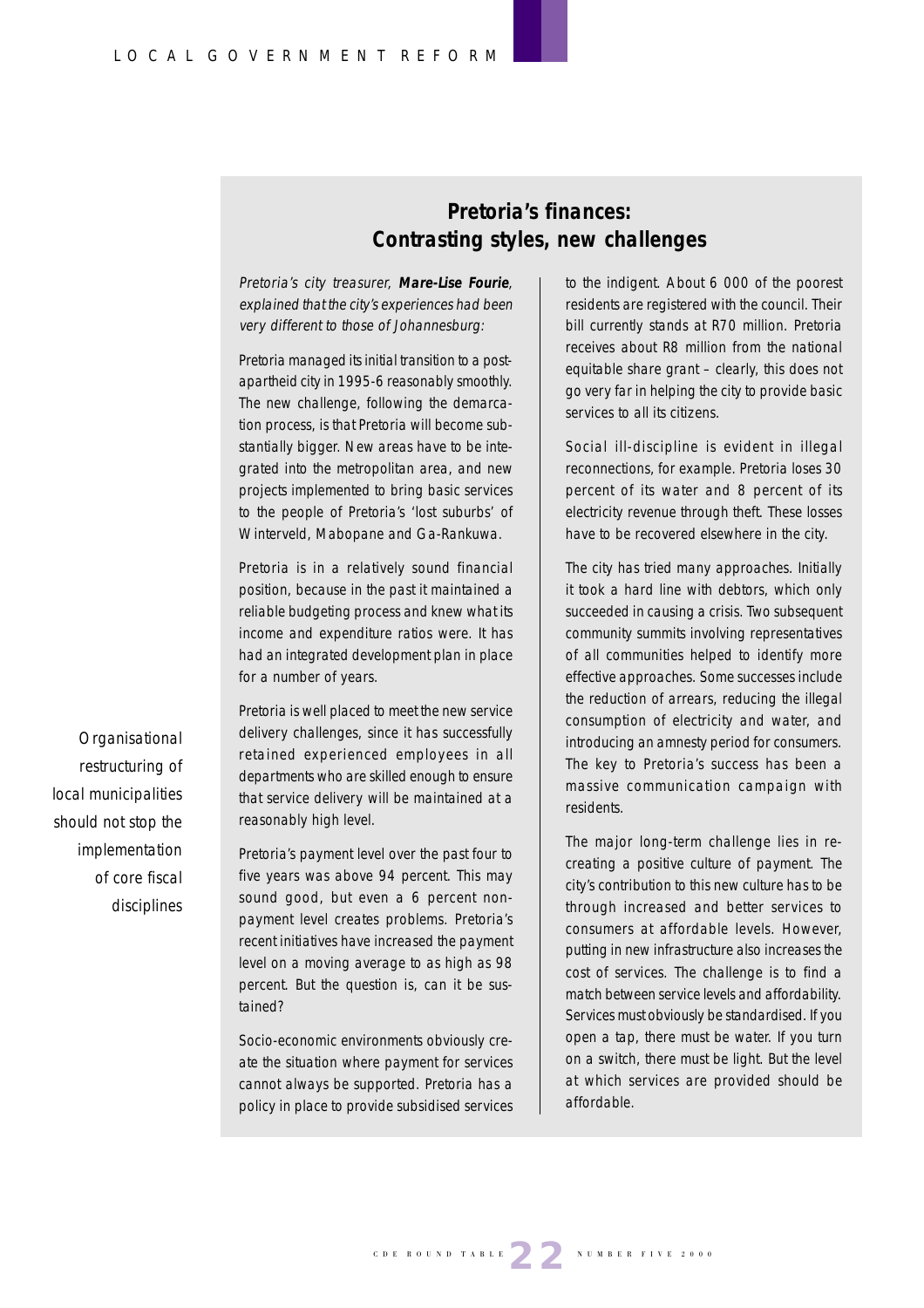# **Concluding remarks**

**Ann Bernstein** stressed that the CDE fully supported the transformation of local government:

The country still has a number of what are effectively apartheid cities and towns, and CDE supports the amalgamation of poorer communities and established municipal areas from which the former have been excluded solely for reasons of segregation and racial discrimination.8 CDE shares the government's lack of sympathy with those centres that have failed to come to grips with poorer communities within their orbit. They will now be compelled to do so; the critical issue is how this should be done most effectively.<sup>9</sup>

A one-day workshop cannot be comprehensive, but it is important to underscore the key issues raised in the discussions.

# **Will cross-boundary municipalities work?**

The chairman of the MDB has explained the creation of 17 municipalities across provincial boundaries. Most affected provinces have accepted a framework within which services will be provided by agreement between different local municipalities. The chief director of intergovernmental relations in the NT has argued that this will not resolve matters, but potentially complicate them. The question must be asked: why are we ducking the issue of redrawing provincial boundaries? The question of the provinces, their roles, powers and functions needs to be addressed, as it affects the powers and functions delegated to cities and

particularly large metros. There are important interprovincial financial and service equity issues to be thought through, besides institutional and service delivery issues resulting from the differing provincial government systems. The crucial question raised in this discussion is whether these new arrangements will provide good governance and the other preconditions essential for growth and delivery. Will investors be attracted to these areas where municipalities will be dealing simultaneously with the complexities of the new arrangement as well as the consequences of demarcation?

# **Is diversity sufficiently accommodated?**

Until now, much of the discussion about local government has been extremely undifferentiated – as though running Nylstroom and Pretoria were the same kind of operation. The Municipal Structures Act now distinguishes between metros and intermediate cities, and the country has a new approach to district councils. The huge difference in the capacity and prospects of different towns, cities and metros has been vividly brought to our attention. Many participants have expressed their concern that the present framework is in danger of applying a 'one-size-fits-all' solution.

A good example is that of municipal salaries and services. Many communities can only afford a certain level of services, as well as remuneration of municipal officials. However, both the levels of basic services and the salaries paid to municipal officials are set nationally.

Addressing local affordability issues while

The question of the provinces, their roles, powers and functions needs to be addressed, as it affects the powers and functions delegated to cities and particularly large metros

<sup>&</sup>lt;sup>8</sup> CDE's views nevertheless differ from the government's current approach in various ways, as our response to the 1998 white paper indicated. See CDE, Response to the white paper on local government, June 1998.

<sup>9</sup> See CDE Research no 9, South Africa's discarded people: survival, adaptation, and current challenges, October 1998, in which we urged the amalgamation of Pretoria and Winterveld, an agency relationship between Pretoria and southern KwaNdebele, and a possible partnership agency relationship between Witbank/Middelburg and Siyabuswa.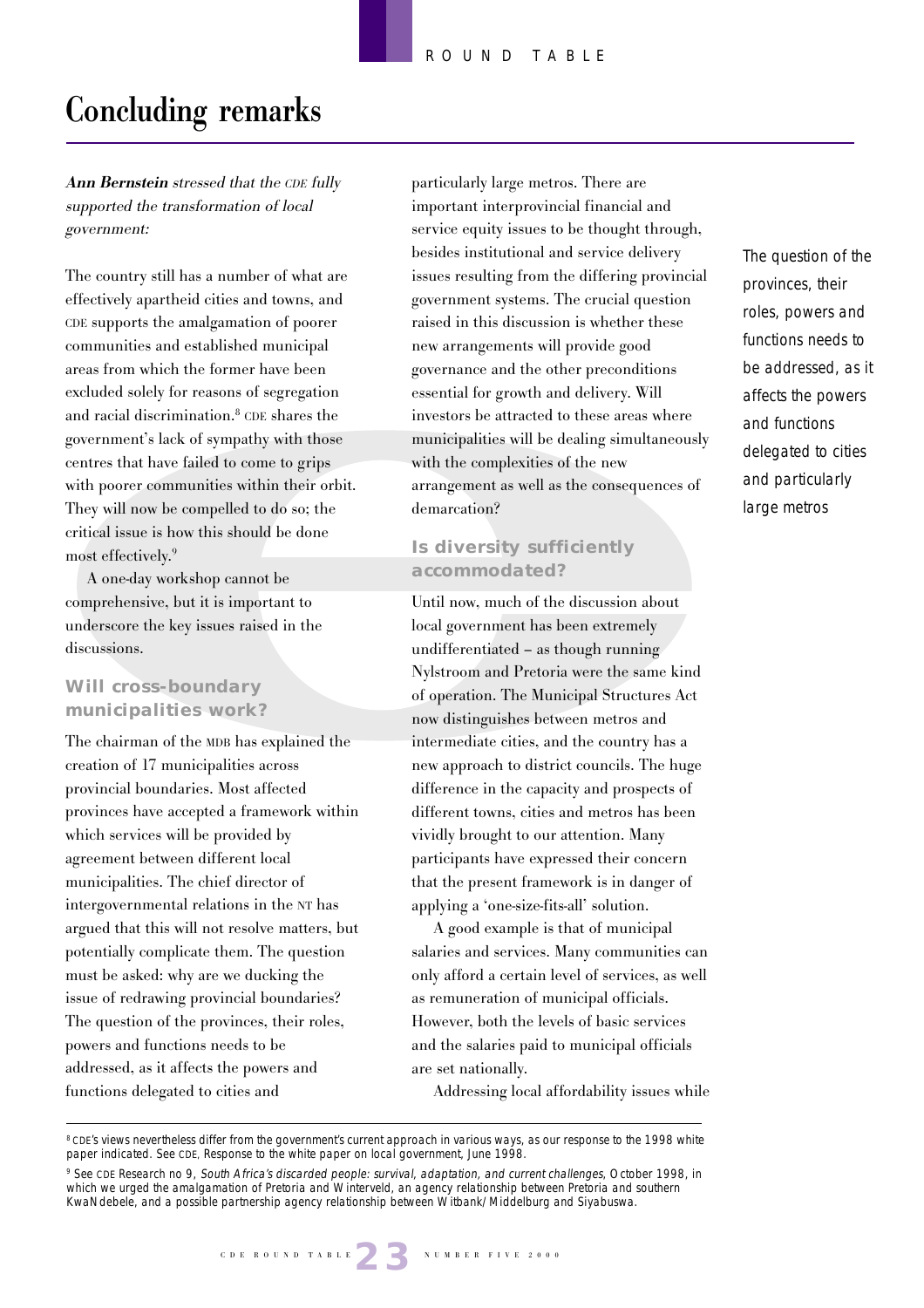at the same time finding ways to strengthen the capacity and operational effectiveness of local municipalities less able to pay the salaries necessary to attract more skilled staff will require much research and clear thinking. There is nevertheless a growing recognition that various parts of the new municipal system have unique features and characteristics that require vastly different approaches to governance, regulation, and other systems of support. The present approach threatens to obscure these differences, with potentially harmful effects on democratic representation and growth.

# **Representative democracy underplayed**

The representative function of local government has been underplayed in the current approach to transformation. Some participants have argued that the demarcation process has been driven by technical considerations, and that in the process the diversity of local views has been lost or insufficiently accommodated – for example, in combining middle-class areas with others in establishing new municipalities. If the decisions were taken solely on the basis of the views of residents, the MDB might not have been able to do its work at all. It is nonetheless evident that many middle-class residents feel alienated from the process, and that this will impact on their future participation.

Effective representation of, and accountability to, voters is a critical factor in local government, and should not be forgotten. Concerns have been expressed whether all citizens will be able to choose what they get from local government. How accountable will their representative be? Will they have a say in choosing the level of services they can afford? Whether all citizens will have their wishes and interests effectively represented and debated at local government level is a key outstanding challenge facing our democracy.

#### **Redistribution**

We have heard the MDB chair argue that municipalities use the 'profits' from distributing water and electricity to top up their services to urban consumers, and that the MDB wants these profits to be ploughed back into underserviced rural municipalities. Other participants, including Brits's city engineer, Pietermaritzburg's chief executive officer, and the Greater Johannesburg's chief financial officer, have contended that these 'profits' constitute the revenue needed to provide basic services such as roads, emergency, and other general services to residents. What are the facts? Is there money available from urban municipalities to 'top up' rural municipalities, as the MDB is suggesting? This appears to be a question of fact surrounded by confusion and serious disagreement. However it is an important assumption underpinning the feasibility of the model of redistribution the MDB has applied to demarcation. On the evidence presented to the round table by senior officials, this approach to redistribution needs to be urgently discussed. The critical policy question is how we ensure the expansion of opportunities and services in a sustainable manner, without undermining institutions that can deliver in the process.

#### **Economic growth in cities and towns**

A number of participants have expressed fears that the MDB may have damaged the growth prospects of certain cities and towns by grouping the 'haves' and the 'have-nots' together without considering the economic impact of this, and thus the impact on the sustainable delivery of services. What is required are cities and towns that are economically strengthened and made competitive as quickly as possible, so that those municipalities can address poverty and the inequality of services in a sustainable and effective manner.

On the evidence presented to the round table by senior officials, the MDB's approach to redistribution needs to be urgently discussed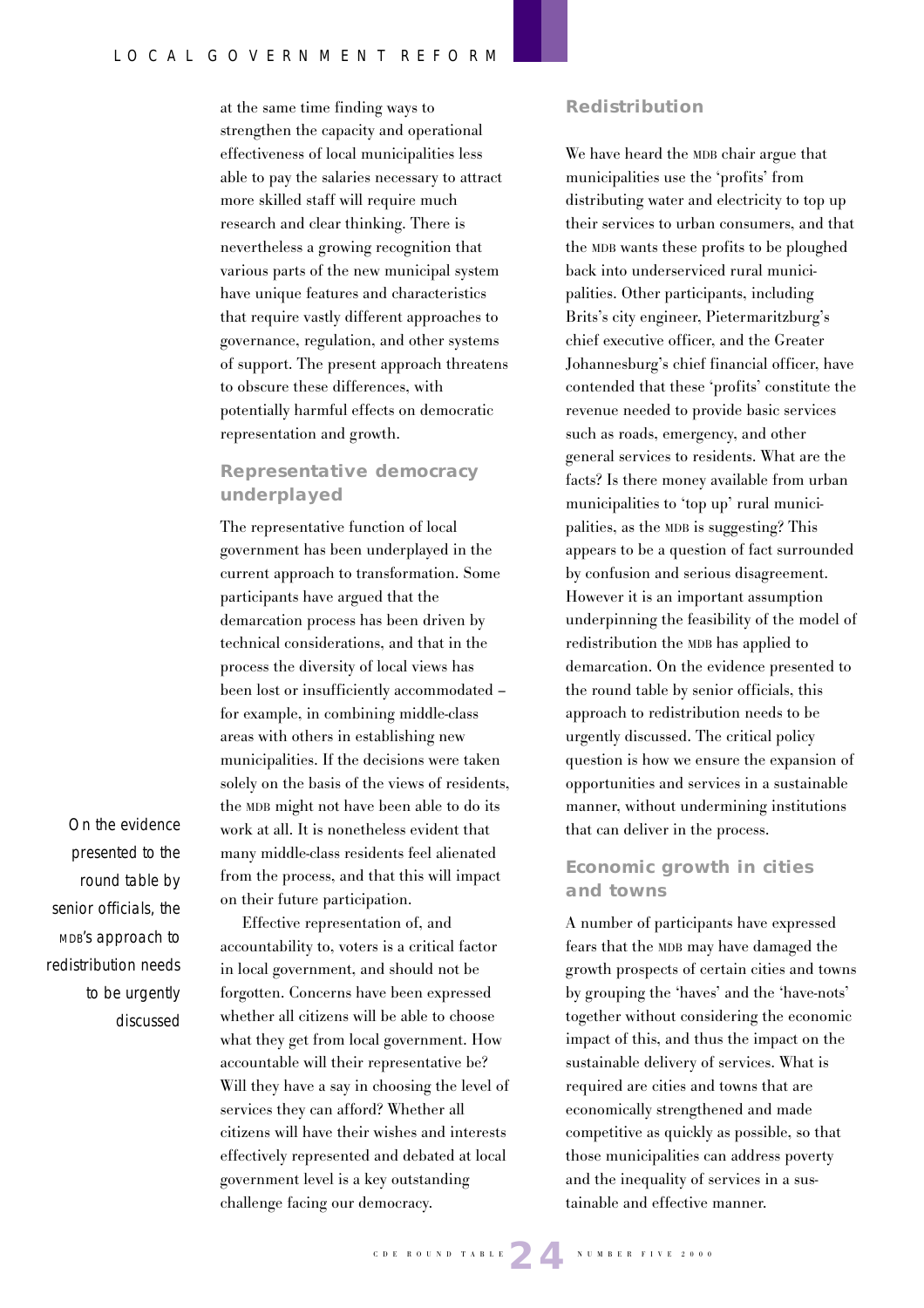Officials from local municipalities falling under the proposed district councils have explained that, even under current conditions, maintaining present service levels will be a challenge. Given that key regulatory and other policy decisions (for example, the setting of local government salaries in the central bargaining council) are taken by national and provincial government, will local communities be able to pursue their own growth and development strategies? And will the national government support local efforts where, for example, building competitive, viable cities and towns involves hard decisions on retrenchments and the disposal of assets that carry political costs? This issue is almost never discussed when local government transformation is talked about. However Johannesburg has discovered – as we have heard today – that local government transformation is intimately tied up with these issues. Other cities and towns will no doubt have the same experience.

In looking at the transformation of local government, it is tempting to see the forthcoming elections as the end of a period of hard work by the government, the parliamentary portfolio committee, the demarcation board, and others. Unfortunately, this is only the beginning of a long road.

The test of all this work will be whether our cities and towns will actually deliver for all the people who live in them. That is the criterion against which we – as citizens, lawmakers or officials – have to assess whether we are making progress or not. Many municipalities are struggling to balance their books, keep the businesses they have, and attract new investment. They have to deal simultaneously with expanding populations and an increased demand for services. Their only chance of beginning to deal with poverty and the legacy of racial discrimination is if they can generate increased economic growth. This

will not be enough on its own, but without growth very few people's lives will improve, and things will actually get worse.

Economic development in the urban areas requires far greater attention to the fundamentals of growth. Business participants in this round table feel that much more attention should be paid to the question of how the necessary infrastructure for economic development should be provided. This involves training, education, and basic health, but also has to do with transport, telecommunications, appropriately serviced industrial and commercial sites, and other infrastructure that companies need to survive and compete.

These realities raise some big and politically uncomfortable questions for the people involved in this process. We have to focus on the right issues. That means, for example, that unless telecommunications are restructured and deregulated to improve efficiency and drive down prices, South African cities and (particularly) small distant towns will become increasingly unattractive places in which to do business. If we do not do this, we will struggle to keep the jobs we have, let alone create new opportunities.

#### **Local economic development**

Without economic growth and expanding employment, local authorities will be delivering services to people who will increasingly be unable to pay for them. The NT has clearly indicated that it will not bail out municipalities in financial difficulties unless their financial regulation and management systems have really improved. Even so, given the government's macroeconomic commitments, money is scarce.

Brits's city engineer has pointed out that services payment levels of 95 percent are simply not good enough, even before demarcation has effectively doubled this municipality's size and trebled its

Much more attention should be paid to how the necessary infrastructure for economic growth is to be provided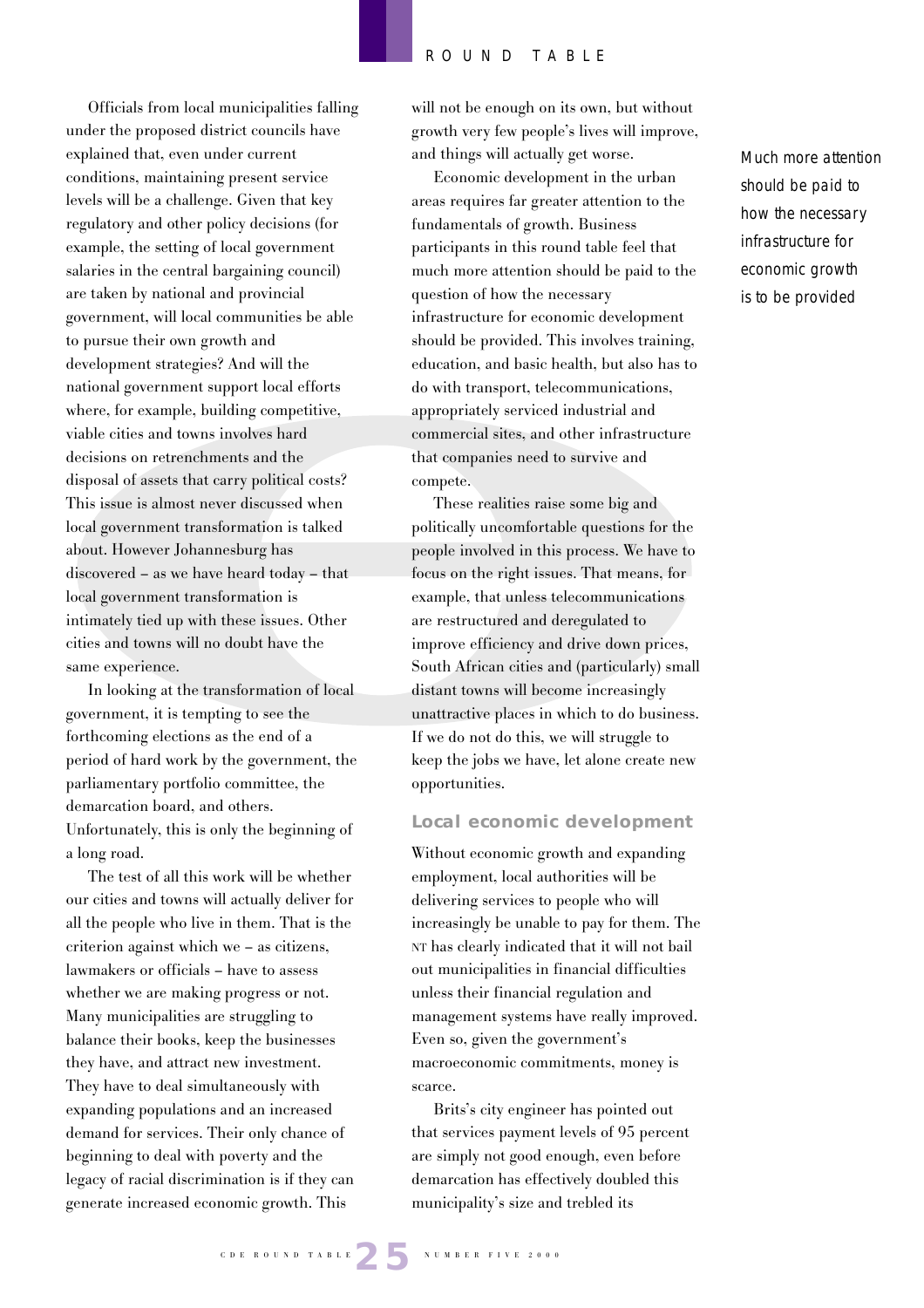population. Given the envisaged increased demand for services arising out of the incorporation of new areas, the Pretoria metro needs to sustain repayment levels of close to 98 per cent – a major challenge. According to Project Viability, local government nationally loses up to 40 percent of its potential revenue through theft, non-payment, and other inefficiencies resulting from decaying infrastructure. The implication is that unless repayment levels improve significantly, essential services in most municipalities will decline, with little revenue left over for investment in infrastructure to lure investors and grow the local economy.

 The MDB chair, DPLG director, and nearly every representative of local government have identified local economic development and improved infrastructure as central to addressing poverty alleviation. The question must be asked: how will this happen under the new system? Rising unemployment, growing demand for services, and a declining municipal revenue base clearly restrict the ways in which local municipalities can facilitate local economic development. Municipalities often lack the financial and other resources to support local economic development initiatives such as tourism and local business advice centres. Yet many local councils are not involved in partnerships with the private sector, and do not run their towns or cities according to business principles. These issues should be front and centre in the debate, but they are not. This is cause for grave concern.

### **Strategic leadership by national government**

The government needs to provide leadership to ensure that local government reforms are successfully implemented, and challenges and setbacks anticipated and resolved. We have been told that demarcation was carried out without clear guidance on the place of traditional

authorities in the new municipal system, with potentially significant and negative consequences. We have heard senior officials call on government to resolve which department is in charge of the process, and to provide the necessary leadership. Participants' concerns that there has been too much change all at once, and in the wrong sequence, relate back to a lack of leadership.

The country is now entering a very demanding phase of change, with new municipal structures being established nationwide. This is the most ambitious programme of local government transformation ever attempted in South Africa. Several participants have remarked on the government's poor track record in implementing good plans and frameworks. Can local government be successfully transformed without someone coordinating, integrating, and leading the process? Participants from local municipalities and senior government officials have indicated that they are all pulling in different directions, and that the service delivery efforts of local, provincial and national governments are insufficiently co-ordinated. CDE strongly agrees with the DPLG director that, as a matter of priority, agreement should be reached on the strategic framework within which these reforms are to be implemented, solutions to outstanding issues found, and critical services co-ordinated, financed and delivered.

The leadership problem rather dramatically underlined in the day's discussions must be resolved as quickly as possible, so that this very demanding process of wholesale change in the local government system is managed with confidence and coherence. The phase after the demarcation changes and the local government elections will require a long period of intensive work to ensure that the country emerges from this transformation with a better system of local government.

Participants' concerns that there has been too much change all at once, and in the wrong sequence, relate back to a lack of leadership. The serious leadership problem must be resolved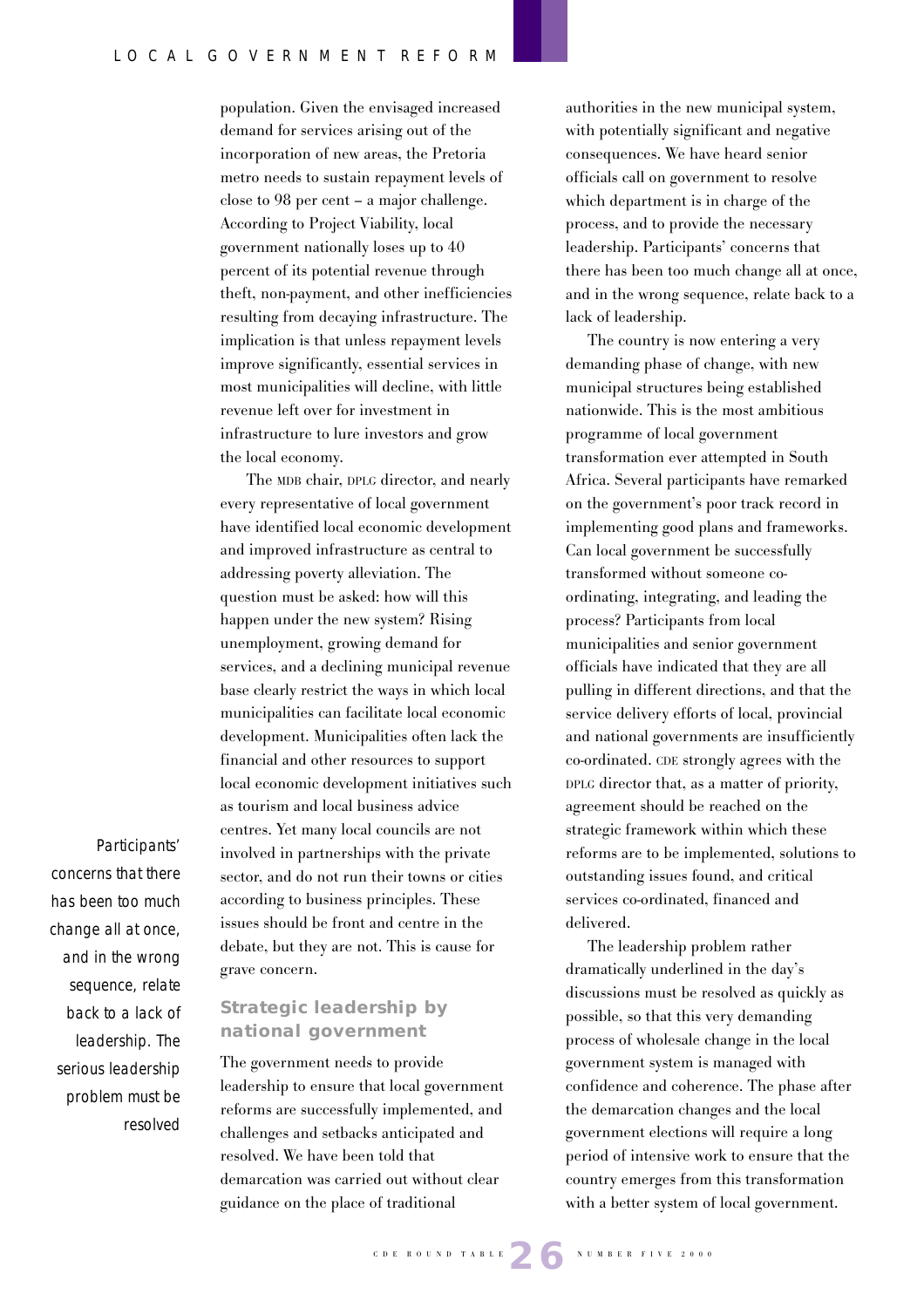There are no guarantees of that at this stage of the process.

Clear guidelines need to be provided as quickly as possible for newly demarcated local authority areas. Co-ordination and greater integration of the approaches of different departments and levels of government affecting service delivery require resolution and assertive leadership.

The success of the local government transformation will be seen in the results that emerge. Local authorities need to know what is expected of them in the new dispensation. What strategies should be followed to yield the kind of development we desperately need? Without strong and realistic leadership, the country could be heading for a scenario of confusion and setbacks, with negative consequences for growth and delivery. This leadership and co-ordination must provide clear frameworks for practical action, but without imposing uniform regulations that make it impossible for individual municipalities to prioritise steps and set standards that meet their particular circumstances.

Thinking about the administrative challenges facing the country in terms of local government reform should not lead us to forget that citizens will measure success in terms of the actual services delivered, as well as their economic prospects. The title of the white paper on local government — Developmental local government — was a good one (even if we disagree with much of its contents). Given the country's socio-economic disparities, the real debate is on how the country will achieve the economic growth and management capacity necessary to deliver in a sustainable way. Local government transformation and the process of demarcation are a large and ambitious project, with many desirable goals and objectives. Unfortunately, it appears to be failing in many of the aspects of detail that will facilitate the implementation of its objectives, and lead to successful results. This round table discussion has raised issues of considerable concern.

The real debate is on how the country will achieve the economic growth and management capacity necessary to deliver in a sustainable way

This is the most ambitious programme of local government transformation ever attempted in South Africa. The discussion has raised issues of considerable concern, and there is no guarantee of success at this stage of the process  $^{\textcolor{red}{\bullet}}$ '